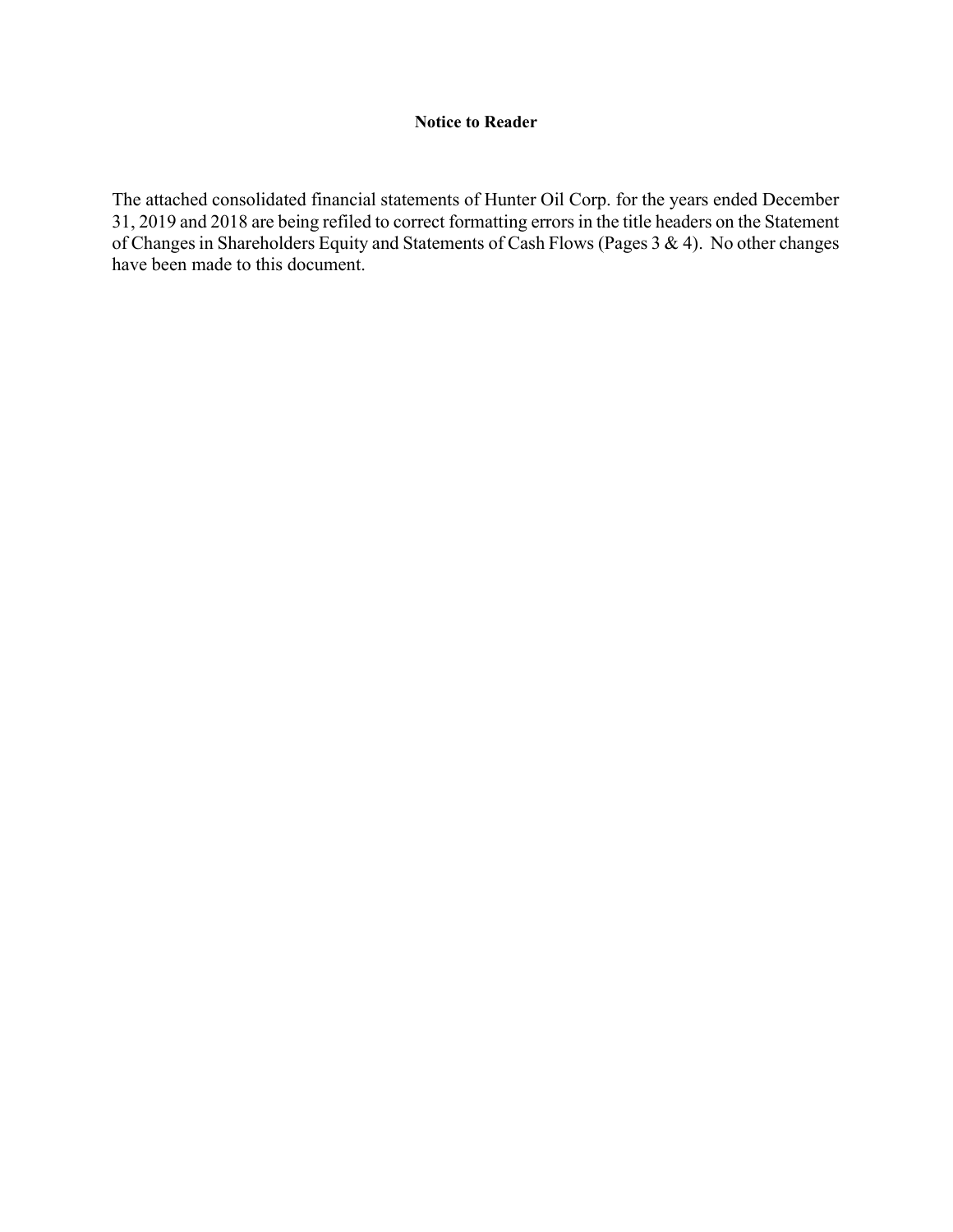

**Consolidated Financial Statements of**

# **HUNTER OIL CORP.**

**Years Ended December 31, 2019 and 2018**

(Expressed in US Dollars)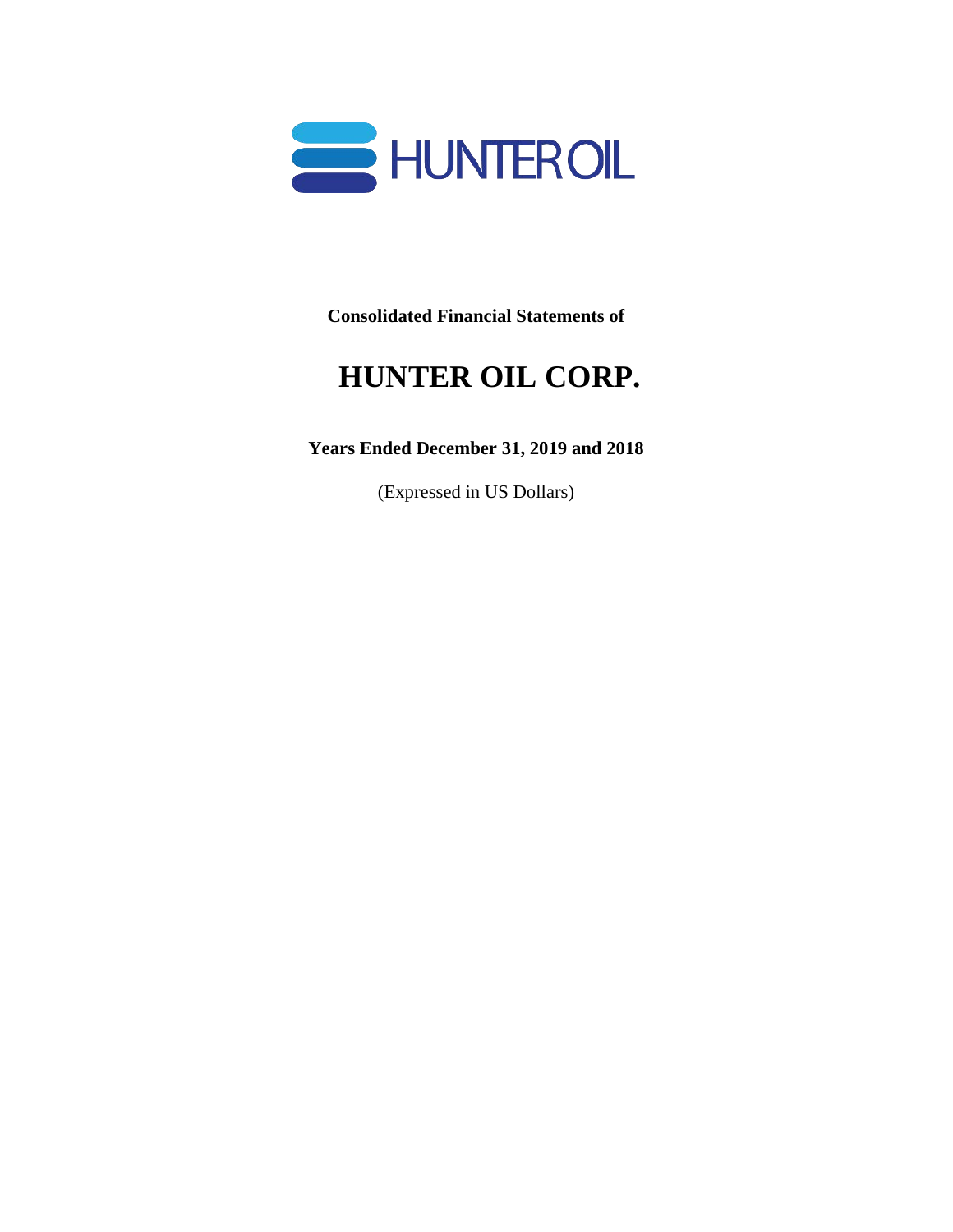

DALE MATHESON CARR-HILTON LABONTE LLP CHARTERED PROFESSIONAL ACCOUNTANTS

#### **INDEPENDENT AUDITOR'S REPORT**

To the Shareholders of Hunter Oil Corp.

#### **Opinion**

We have audited the consolidated financial statements of Hunter Oil Corp. (the "Company"), which comprise the consolidated balance sheets as at December 31, 2019 and 2018, and the consolidated statements of operations and comprehensive loss, changes in shareholders' equity and cash flows for the years then ended, and notes to the consolidated financial statements, including a summary of significant accounting policies (collectively referred to as the "financial statements").

In our opinion, the accompanying financial statements present fairly, in all material respects, the financial position of the Company as at December 31, 2019 and 2018, and its financial performance and its cash flows for the years then ended in accordance with International Financial Reporting Standards.

#### **Basis for Opinion**

We conducted our audit in accordance with Canadian generally accepted auditing standards. Our responsibilities under those standards are further described in the *Auditor's Responsibilities for the Audit of the Financial Statements* section of our report. We are independent of the Company in accordance with the ethical requirements that are relevant to our audit of the financial statements in Canada, and we have fulfilled our other ethical responsibilities in accordance with these requirements. We believe that the audit evidence we have obtained is sufficient and appropriate to provide a basis for our opinion.

#### **Material Uncertainty Related to Going Concern**

We draw attention to Note 2 to the financial statements, which describes events or conditions that indicate that a material uncertainty exists that may cast significant doubt on the Company's ability to continue as a going concern. Our opinion is not modified in respect of this matter.

#### **Other Information**

Management is responsible for the other information. The other information comprises the information included in Management's Discussion and Analysis.

Our opinion on the financial statements does not cover the other information and we do not express any form of assurance conclusion thereon.

In connection with our audit of the financial statements, our responsibility is to read the other information identified above and, in doing so, consider whether the other information is materially inconsistent with the financial statements or our knowledge obtained in the audit, or otherwise appears to be materially misstated. If, based on the work we have performed, we conclude that there is a material misstatement of this other information, we are required to report that fact. We have nothing to report in this regard.

#### **Responsibilities of Management and Those Charged with Governance for the Financial Statements**

Management is responsible for the preparation and fair presentation of the financial statements in accordance with International Financial Reporting Standards, and for such internal control as management determines is necessary to enable the preparation of financial statements that are free from material misstatement, whether due to fraud or error.

In preparing the financial statements, management is responsible for assessing the Company's ability to continue as a going concern, disclosing, as applicable, matters related to going concern and using the going concern basis of accounting unless management either intends to liquidate the Company or to cease operations, or has no realistic alternative but to do so.

Those charged with governance are responsible for overseeing the Company's financial reporting process.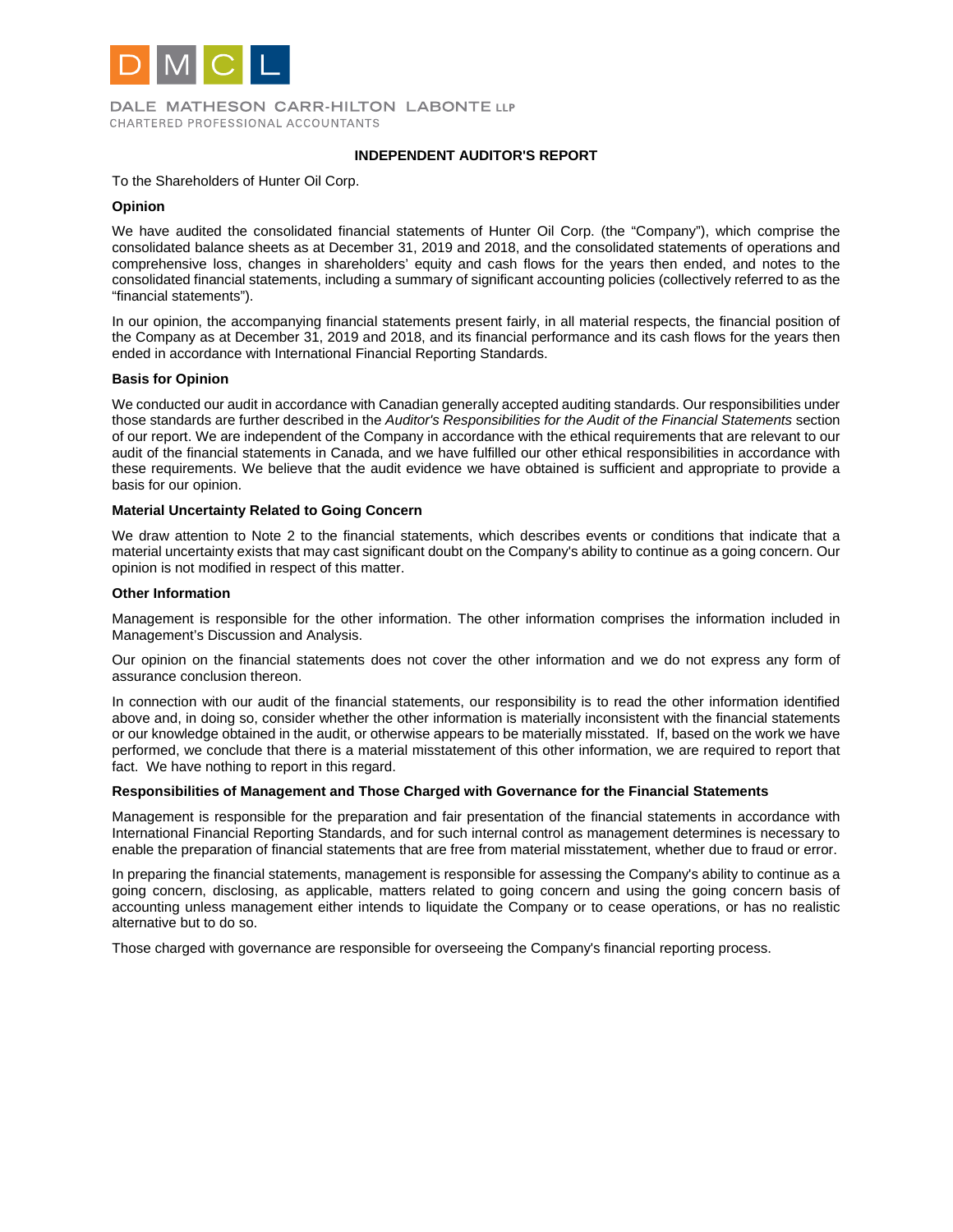#### **Auditor's Responsibilities for the Audit of the Financial Statements**

Our objectives are to obtain reasonable assurance about whether the financial statements as a whole are free from material misstatement, whether due to fraud or error, and to issue an auditor's report that includes our opinion. Reasonable assurance is a high level of assurance, but is not a guarantee that an audit conducted in accordance with Canadian generally accepted auditing standards will always detect a material misstatement when it exists.

Misstatements can arise from fraud or error and are considered material if, individually or in the aggregate, they could reasonably be expected to influence the economic decisions of users taken on the basis of these financial statements. As part of an audit in accordance with Canadian generally accepted auditing standards, we exercise professional judgment and maintain professional skepticism throughout the audit. We also:

- Identify and assess the risks of material misstatement of the financial statements, whether due to fraud or error, design and perform audit procedures responsive to those risks, and obtain audit evidence that is sufficient and appropriate to provide a basis for our opinion. The risk of not detecting a material misstatement resulting from fraud is higher than for one resulting from error, as fraud may involve collusion, forgery, intentional omissions, misrepresentations, or the override of internal control.
- Obtain an understanding of internal control relevant to the audit in order to design audit procedures that are appropriate in the circumstances, but not for the purpose of expressing an opinion on the effectiveness of the Company's internal control.
- Evaluate the appropriateness of accounting policies used and the reasonableness of accounting estimates and related disclosures made by management.
- Conclude on the appropriateness of management's use of the going concern basis of accounting and based on the audit evidence obtained, whether a material uncertainty exists related to events or conditions that may cast significant doubt on the Company's ability to continue as a going concern. If we conclude that a material uncertainty exists, we are required to draw attention in our auditor's report to the related disclosures in the financial statements or, if such disclosures are inadequate, to modify our opinion. Our conclusions are based on the audit evidence obtained up to the date of our auditor's report. However, future events or conditions may cause the Company to cease to continue as a going concern.
- Evaluate the overall presentation, structure and content of the financial statements, including the disclosures, and whether the financial statements represent the underlying transactions and events in a manner that achieves fair presentation.

We communicate with those charged with governance regarding, among other matters, the planned scope and timing of the audit and significant audit findings, including any significant deficiencies in internal control that we identify during our audit.

We also provide those charged with governance with a statement that we have complied with relevant ethical requirements regarding independence, and to communicate with them all relationships and other matters that may reasonably be thought to bear on our independence, and where applicable, related safeguards.

The engagement partner on the audit resulting in this independent auditor's report is David Goertz*.*

 $MC$ 

**DALE MATHESON CARR-HILTON LABONTE LLP CHARTERED PROFESSIONAL ACCOUNTANTS Vancouver, BC** 

February 21, 2020



An independent firm associated with Moore Global Network Limited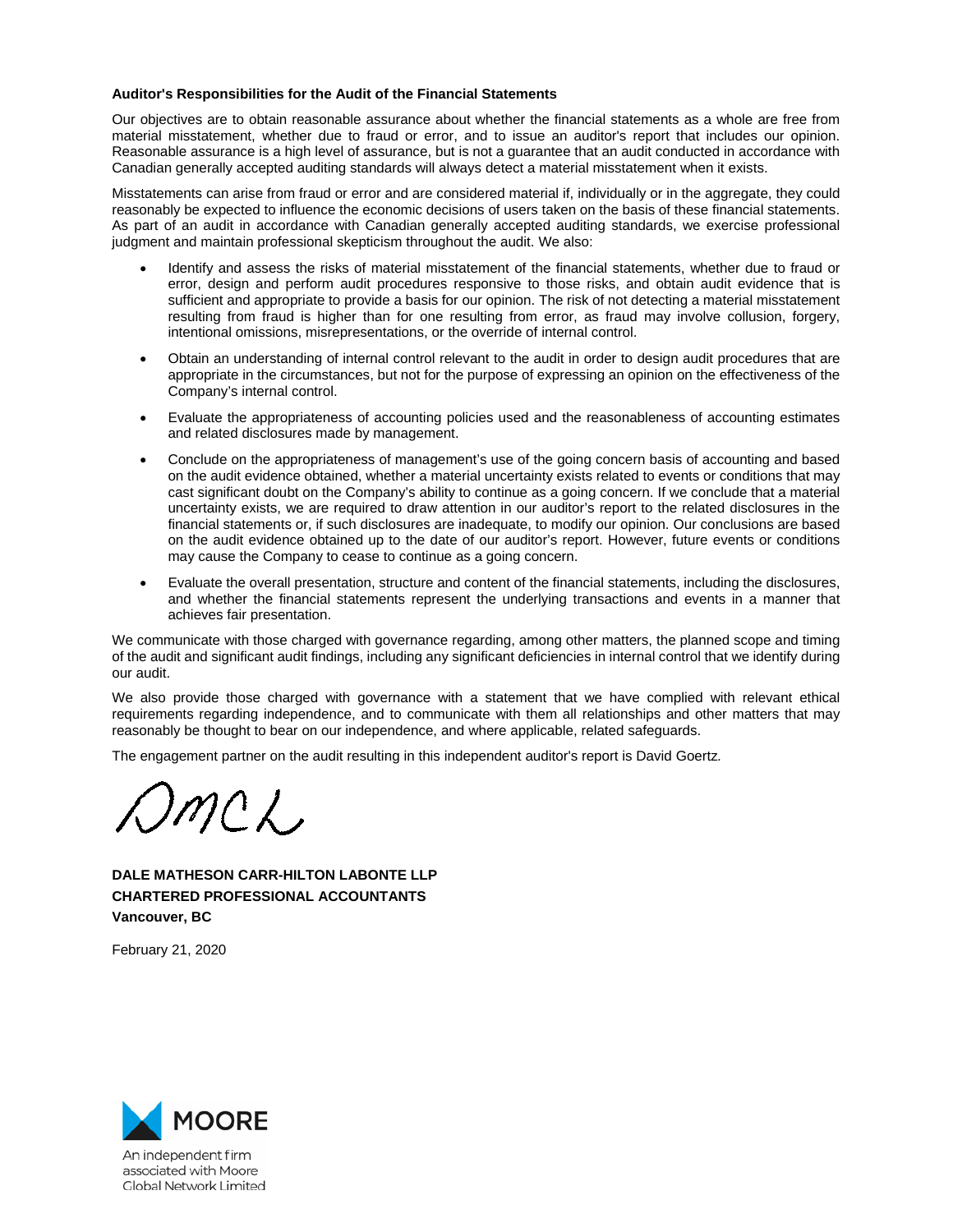### Consolidated Balance Sheets

(all amounts expressed in thousands of US dollars)

|                                       | As of December 31, |    | As of December 31, |    |            |
|---------------------------------------|--------------------|----|--------------------|----|------------|
|                                       | <b>Notes</b>       |    | 2019               |    | 2018       |
| Assets                                |                    |    |                    |    |            |
| <b>Current</b> assets                 |                    |    |                    |    |            |
| Cash                                  |                    | \$ | 1,112              | \$ | 1,717      |
| Sales tax receivable                  |                    |    | $\overline{4}$     |    | 27         |
| Prepaid expenses and other deposits   |                    |    | $\overline{4}$     |    | 33         |
| Total current assets                  |                    |    | 1,120              |    | 1,777      |
| Non-current assets                    |                    |    |                    |    |            |
| Other long-term assets                | 7                  |    | 130                |    | 130        |
| Restricted cash                       | 6                  |    | 25                 |    | 25         |
| Total non-current assets              |                    |    | 155                |    | 155        |
|                                       |                    |    |                    | \$ | 1,932      |
| <b>Total Assets</b>                   |                    | \$ | 1,275              |    |            |
| Liabilities and Shareholders' Equity  |                    |    |                    |    |            |
| <b>Current liabilities</b>            |                    |    |                    |    |            |
| Accounts payable                      |                    | \$ | 70                 | \$ | 103        |
| <b>Accrued liabilities</b>            | 8                  |    | 49                 |    | 59         |
| Total current liabilities             |                    |    | 119                |    | 162        |
| <b>Total liabilities</b>              |                    |    | 119                |    | 162        |
|                                       |                    |    |                    |    |            |
| Shareholders' equity<br>Share capital | 10                 |    | 111,816            |    | 111,816    |
| Contributed surplus                   |                    |    | 9,507              |    | 9,507      |
| Accumulated deficit                   |                    |    | (120, 167)         |    | (119, 553) |
| Total shareholders' equity            |                    |    | 1,156              |    | 1,770      |

Going Concern (See Note 2)

Approved by the Board of Directors:

/s/ *Srinivas Polishetty /s/ Andrew Hromyk* **Srinivas Polishetty** Andrew **Andrew Director** Director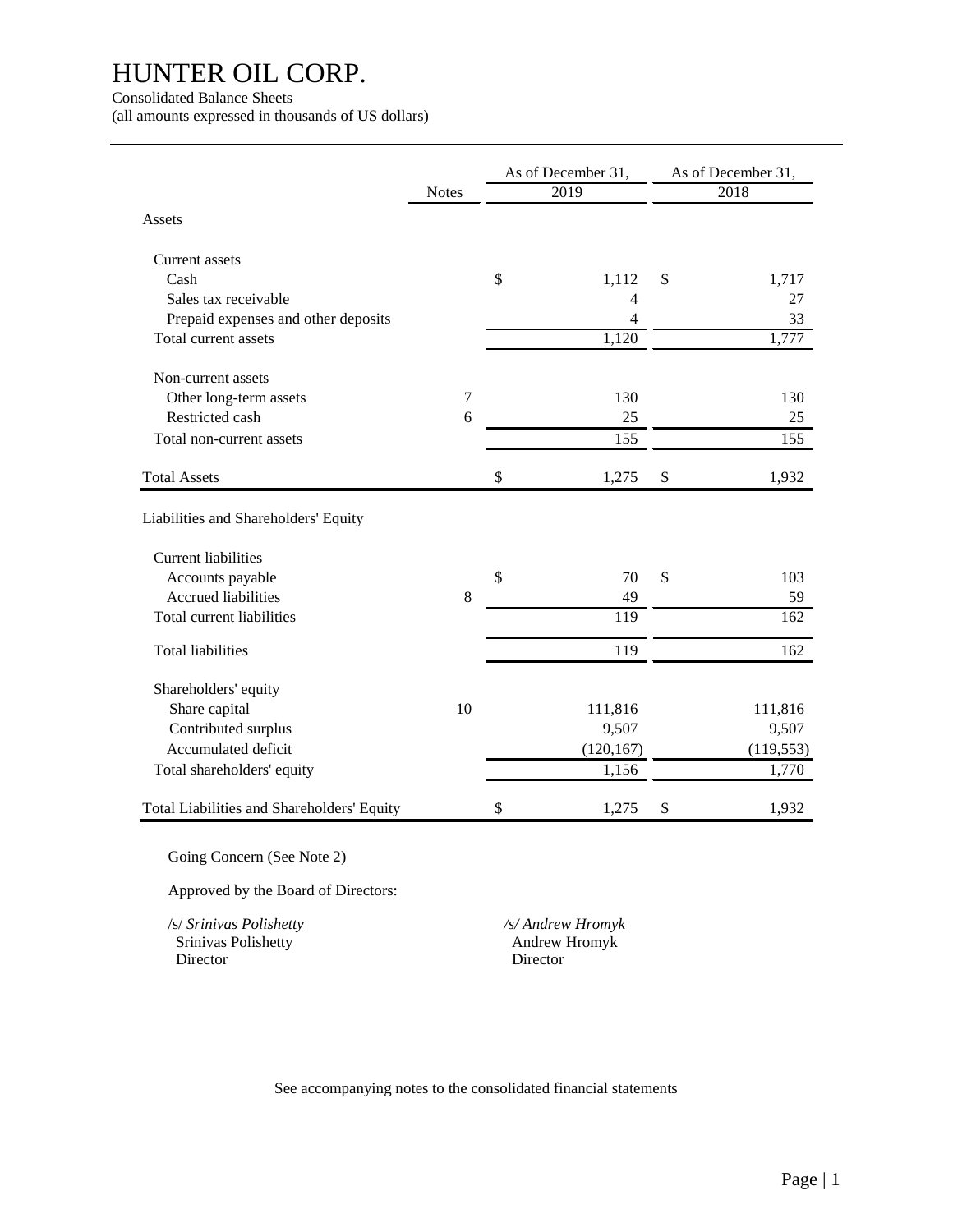Consolidated Statements of Comprehensive Loss (all amounts expressed in thousands of US dollars)

|                                                            |              |              | Year Ended<br>December 31, |            |  |  |  |
|------------------------------------------------------------|--------------|--------------|----------------------------|------------|--|--|--|
|                                                            | <b>Notes</b> | 2019         |                            | 2018       |  |  |  |
|                                                            |              |              |                            |            |  |  |  |
| Expenses                                                   |              |              |                            |            |  |  |  |
| General and administrative                                 | 17           | \$<br>210    | \$                         | 381        |  |  |  |
| Management fees and consulting                             | 12           | 378          |                            | 360        |  |  |  |
| Other, net                                                 |              |              |                            | 54         |  |  |  |
| Stock-based compensation                                   |              |              |                            | 200        |  |  |  |
| Foreign currency gain                                      |              | (44)         |                            | 60         |  |  |  |
| Total expenses                                             |              | 544          |                            | 1,055      |  |  |  |
| Net loss from continuing operations                        |              | (544)        |                            | (1,055)    |  |  |  |
| <b>Discontinued Operations</b>                             | 13           | (70)         |                            | (4,661)    |  |  |  |
| Net loss and comprehensive loss for the year               |              | \$<br>(614)  | \$                         | (5,716)    |  |  |  |
| Loss per share continuing operations - basic and diluted   |              | (0.04)       |                            | (0.09)     |  |  |  |
| Loss per share discontinued operations - basic and diluted |              | (0.01)       |                            | (0.38)     |  |  |  |
| Total                                                      |              | \$<br>(0.05) | \$                         | (0.47)     |  |  |  |
| Weighted average number of shares outstanding              |              | 13,260,871   |                            | 12,144,515 |  |  |  |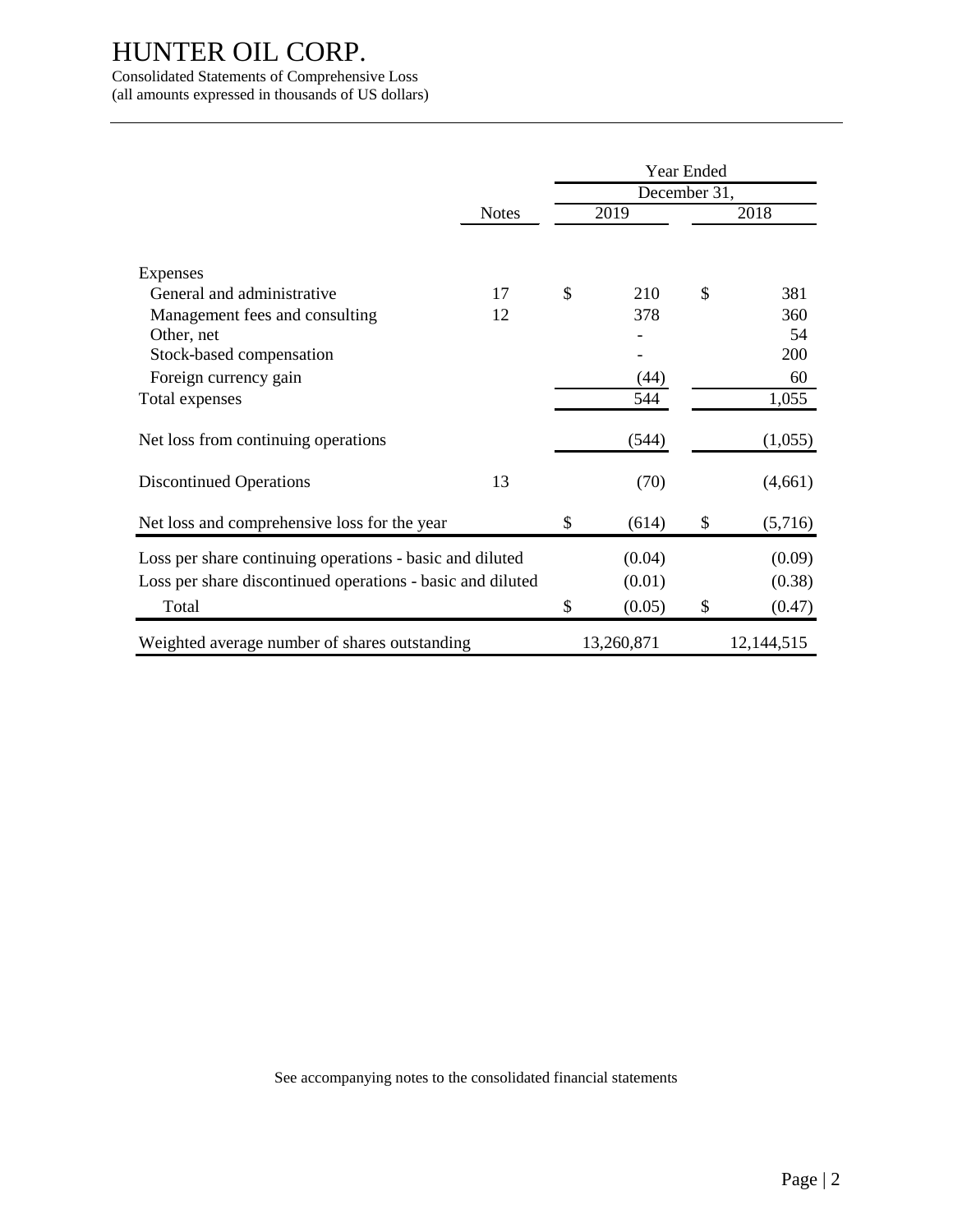| HUNTER OIL CORP.<br>Consolidated Statements of Changes in Shareholders' Equity<br>(all amounts expressed in thousands of US dollars) |                                         |                              |                                     |                        |
|--------------------------------------------------------------------------------------------------------------------------------------|-----------------------------------------|------------------------------|-------------------------------------|------------------------|
|                                                                                                                                      | Number of Common Shares<br>December 31. |                              | December 31,                        |                        |
|                                                                                                                                      | 2019                                    | 2018                         | 2019                                | 2018                   |
| Total Shareholders' Equity, beginning balances<br><b>Equity Instruments (Common Shares)</b>                                          |                                         |                              | 1,770<br>S                          | $\mathbb{S}$<br>22,113 |
| Balance, January 1<br>Issued stock, no par value                                                                                     | 13,260,871                              | 8,070,871<br>5,000,000       | 111,816<br>$\overline{\phantom{a}}$ | 126,626<br>1,540       |
| Issued stock from exercise of options, no par value                                                                                  |                                         | 190,000                      |                                     | 226                    |
| Return of capital                                                                                                                    | $\overline{a}$                          | $\qquad \qquad \blacksquare$ | $\blacksquare$                      | (16, 576)              |
| Balance, December 31                                                                                                                 | 13,260,871                              | 13,260,871                   | 111,816                             | 111,816                |
| <b>Contributed Surplus</b>                                                                                                           |                                         |                              |                                     |                        |
| Balance, January 1                                                                                                                   |                                         |                              | 9,507                               | 9,256                  |
| Fair value of stock option grants<br>Issued stock from exercise of options<br>Fair value of stock options settled for cash           |                                         |                              | $\sim$<br>$\overline{a}$            | 732<br>(110)<br>(371)  |
| Balance, December 31                                                                                                                 |                                         |                              | 9,507                               | 9,507                  |
| <b>Accumulated Deficit</b>                                                                                                           |                                         |                              |                                     |                        |
| Balance, January 1                                                                                                                   |                                         |                              | (119, 553)                          | (113,769)              |
| Repurchase of stock options                                                                                                          |                                         |                              | $\overline{\phantom{a}}$            | (68)                   |
| Net loss<br>Balance, December 31                                                                                                     |                                         |                              | (614)                               | (5,716)                |
|                                                                                                                                      |                                         |                              | (120, 167)                          | (119, 553)             |
| <b>Total Shareholders' Equity, ending balances</b>                                                                                   |                                         |                              | \$<br>1,156                         | \$<br>1,770            |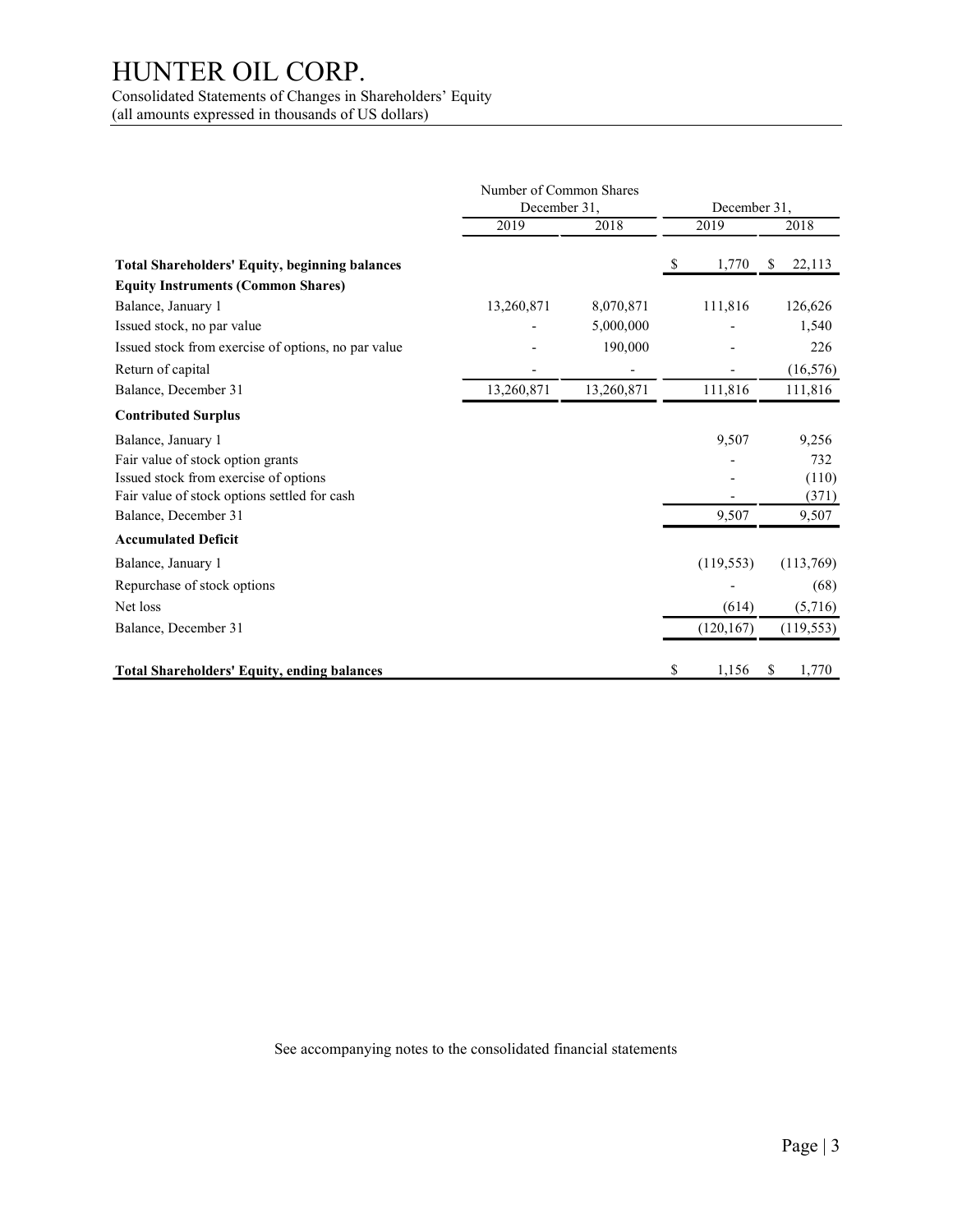### Consolidated Statements of Cash Flows

(all amounts expressed in thousands of US dollars)

|                                                               | Year Ended               | December 31,  |
|---------------------------------------------------------------|--------------------------|---------------|
|                                                               | 2019                     | 2018          |
| Cash provided by (used in):                                   |                          |               |
| Operating activities                                          |                          |               |
| Net loss for the period from continuing operations            | \$<br>(544)              | \$<br>(1,055) |
| Add (deduct) non-cash items:                                  |                          |               |
| Foreign currency translation (gain) loss                      |                          | 60            |
| Stock-based compensation                                      |                          | 200           |
| Total non-cash items                                          | (544)                    | (795)         |
| Changes in working capital (Note 16)                          | 9                        | (385)         |
| Cash (used) in operations - continuing operations             | (535)                    | (1,180)       |
| Cash (used) in operations - discontinued operations           | (70)                     | (3,266)       |
|                                                               | (605)                    | (4, 446)      |
| Investing activities                                          |                          |               |
| Investing in other long-term assets                           |                          | (130)         |
| Proceeds on sale of discontinued operations                   |                          | 21,547        |
| Cash provided by investing activities - continuing operations |                          | 21,417        |
|                                                               |                          | 21,417        |
| Financing activities                                          |                          |               |
| Proceeds from private placement funding                       |                          | 1,540         |
| Proceeds of stock options                                     |                          | 116           |
| Capital distribution                                          |                          | (16, 546)     |
| Cash (used) in financing activities - continuing operations   |                          | (14,890)      |
| Cash (used) in financing activities - discontinued operations | $\overline{\phantom{a}}$ | (439)         |
|                                                               | L,                       | (15,329)      |
| Change in cash                                                | (605)                    | 1,642         |
| Cash, beginning                                               | 1,717                    | 75            |
|                                                               |                          |               |
| Cash, ending                                                  | \$<br>1,112              | \$<br>1,717   |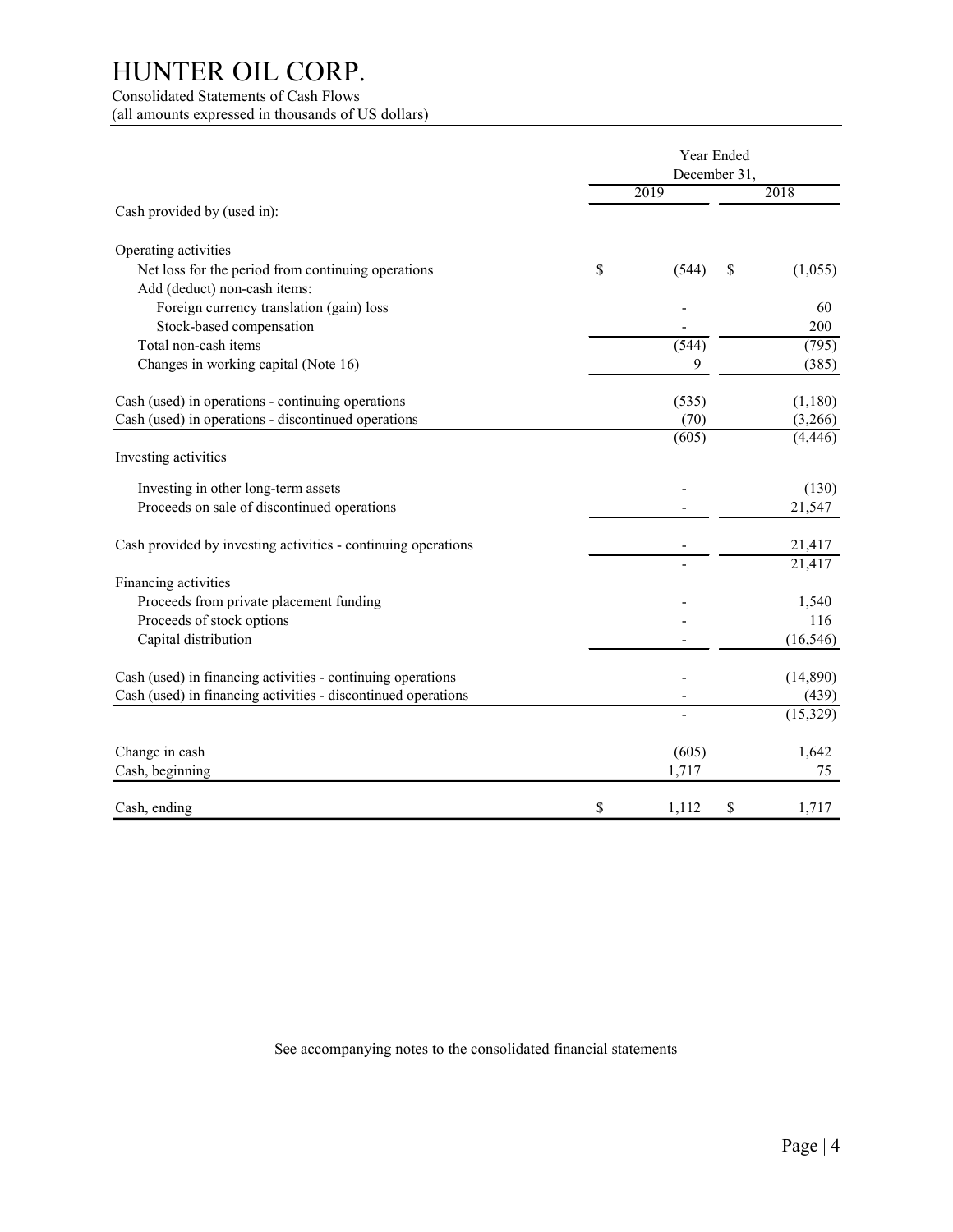### **1. Reporting Entity and Description of Business**

Hunter Oil Corp. (the "Company") is incorporated in British Columbia, Canada and is engaged in the business of acquiring and developing crude oil and natural gas properties. On August 31, 2018, the Company disposed all of its operations in oil and gas production (Note 13). The Company is currently evaluating potential interests in oil and gas properties and other business opportunities in the oil and gas industry.

Common shares of the Company are listed on the TSX Venture Exchange ("TSX-V") under the symbol "HOC" and quoted on the OTC Markets Group ("OTCQB") under the symbol "HOILF". The Company's head office and registered and records office is located at Suite 940, 1040 West Georgia Street, Vancouver, British Columbia, V6E 4H1 Canada.

### **2. Liquidity and Going Concern**

These consolidated financial statements are prepared on the basis that the Company will continue to operate as a going concern, which assumes that the Company will be able to realize its assets and discharge its liabilities in the normal course of business for the twelve-month period following the date of these consolidated financial statements. The Company has working capital of \$1.0 million as at December 31, 2019.

Although the Company has no current operations nor operating remaining assets, other than cash, the board of directors is actively seeking a transaction(s) whereby it will continue as a going concern. The proposed business of the Company involves a high degree of risk and there is no assurance that the Company will identify an appropriate business for acquisition or investment, and even if so identified, it may not be able to finance such an acquisition or investment within the requisite period. Additional funds will be required to enable the Company to pursue such an initiative and the Company may be unable to obtain such financing on terms which are satisfactory to it. Furthermore, there is no assurance that the business will be profitable. These factors indicate the existence of a material uncertainty that may cast doubt about the Company's ability to continue as a going concern. These consolidated financial statements do not reflect the adjustments to the carrying values of assets and liabilities and the reported expenses and balance sheet classifications that would be necessary were the going concern assumption deemed to be inappropriate. These adjustments could be material.

#### **3. Basis of Presentation and Significant Accounting Policies**

a) **Statement of Compliance** - These consolidated financial statements are prepared in accordance with International Financial Reporting Standards ("IFRS") as issued by the International Accounting Standards Board ("IASB") and interpretations of the International Financial Reporting Interpretations Committee ("IFRIC"). The consolidated financial statements have been prepared under the historical cost convention, except for financial assets and liabilities classified as fair value through profit or loss or fair value through other comprehensive loss. The accounting policies set out in this note have been applied in preparing the consolidated financial statements for the years ended December 31, 2019 and 2018. These financial statements were approved and authorized for issuance by the Board of Directors on February 21, 2020.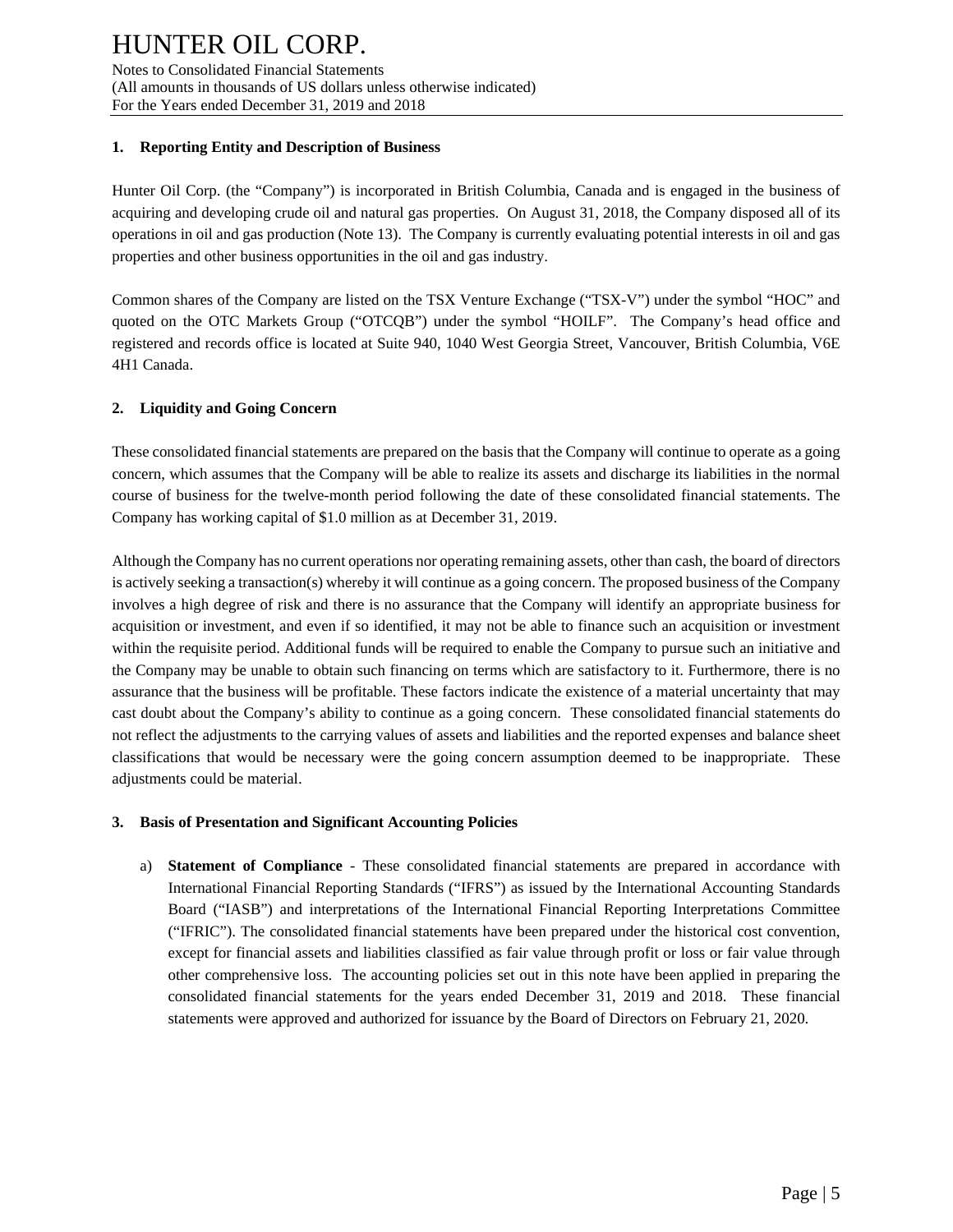#### **3. Basis of Presentation and Significant Accounting Policies (cont'd)**

### b) **Basis of Presentation**

- i. **Functional and Presentation Currency**  These consolidated financial statements are presented in United States dollars, unless otherwise indicated. Items included in the consolidated financial statements of each of the Company's entities are measured using the currency of the primary economic environment in which the entity operates (the "functional currency"). The functional currency the United States dollar.
- c) **Basis of Measurement and Estimation Uncertainty -** The timely preparation of the consolidated financial statements requires management to make estimates and assumptions that affect the application of accounting policies and the reported amounts of assets and liabilities and the disclosure of contingencies at the date of the consolidated financial statements, and the amount of revenues and expenses (Note 4). Accordingly, actual results may differ from these estimates.
- d) **Principles of Consolidation and Presentation -** The consolidated financial statements of the Company include the financial information of Hunter Oil Corp. (the "Parent Company") and its wholly-owned subsidiaries. The following table lists the Company's principal operating subsidiaries, their jurisdiction of incorporation and its percentage ownership as of the date of this report:

| <b>Subsidiary Name</b>          | <b>Jurisdiction</b> | Ownership 2019 | Ownership 2018 |
|---------------------------------|---------------------|----------------|----------------|
| Hunter Oil Management Corp.     | Florida, USA        | 100\%          | 100%           |
| Hunter Ventures Corp. (3)       | Delaware, USA       | 0%             | 100%           |
| Hunter Oil Resources Corp.      | Delaware, USA       | 100%           | 100%           |
| Hunter Oil Production Corp.     | Florida, USA        | 100%           | 100%           |
| Ridgeway Arizona Oil Corp. (1)  | Arizona, USA        | 0%             | $0\%$          |
| EOR Operating Company (1)       | Texas, USA          | 0%             | 0%             |
| Milnesand Minerals Inc. (2) (3) | Delaware, USA       | 0%             | 100%           |
| Chaveroo Minerals Inc. (2) (3)  | Delaware, USA       | 0%             | 100%           |
| Hunter Ranch Corp. (3)          | Delaware, USA       | 0%             | 100%           |

(1) Results of discontinued operations included to August 31, 2018 (See Note 13). Subsidiaries sold as disposal of discontinued operations.

(2) Results of discontinued operations. Assets and liabilities of each subsidiary sold as part of discontinued operations (See Note 13).

(3) Entities formally dissolved during the year ended December 31, 2019.

Intercompany balances and transactions are eliminated upon consolidation.

e) **Foreign Currency Translation** - Foreign currency transactions are translated into the functional currency using the exchange rates that are prevailing at the dates of the transaction. Generally, foreign exchange gains and losses resulting from the settlement of foreign currency transactions and from the translation at year end exchange rates for monetary assets and liabilities denominated in currencies other than the entities functional currency are recognized in the statement of operations. Revenues and expenses are translated at average exchange rates prevailing during the period.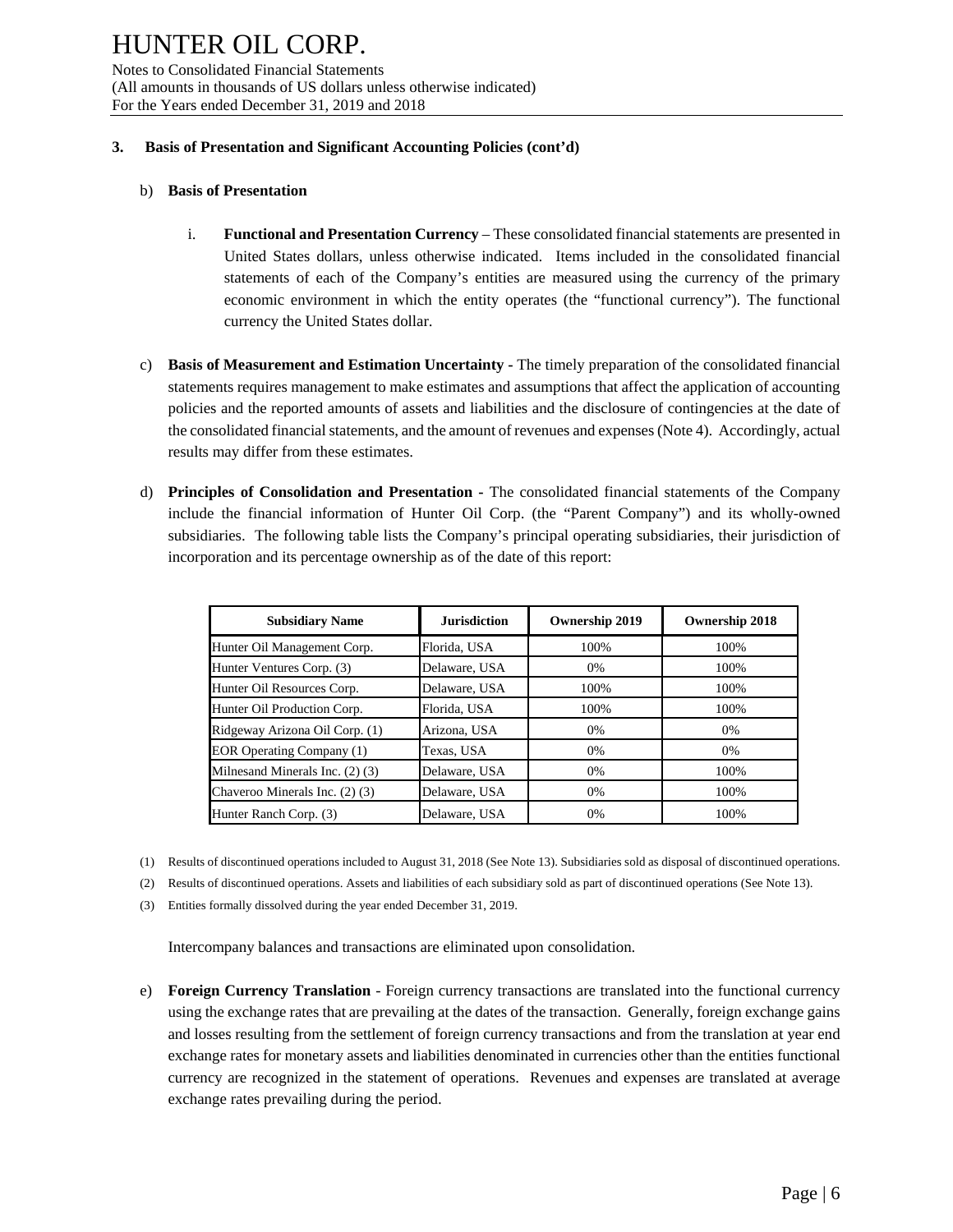#### **3. Basis of Presentation and Significant Accounting Policies (cont'd)**

f) **Restricted Cash** – Restricted cash is comprised of cash escrowed and certificates of deposit at banks which are pledged either to secure plugging and abandonment obligations for properties operated by the Company's subsidiaries or to secure a well site reclamation project in Canada.

### g) **Impairment of Non-Financial Assets**

In evaluating for possible impairment, assets are grouped at the lowest levels for which there are separately identifiable cash inflows (CGU level) that are largely independent of the cash inflows of other assets or CGUs. An impairment loss is recognized for the amount by which the carrying amount of the individual asset or CGU exceeds its recoverable amount. The recoverable amount is the higher of the fair value less costs of disposal or the value-in-use. In determining the fair value less costs of disposal, recent market transactions are taken into account, if available. In the absence of such transactions, an appropriate valuation model is used. Value-in-use is determined by estimating the present value of the future net cash flows to be derived from the continued use of the CGU in its present form. These cash flows are discounted at a rate based on the time value of money and risks specific to the CGU.

h) **Provisions and Contingencies** – Provisions are recognized when the Company has a present legal or constructive obligation as a result of a past event, it is more likely than not that an outflow of resources will be required to settle the obligation, and the amount can be reliably estimated. Provisions are measured at management's best estimate of the expenditure required to settle the obligation at the end of the reporting period and are discounted to present value when the effect is material.

A contingent liability is disclosed where the existence of an obligation will only be confirmed by future events, or where the amount of a present obligation cannot be measured reliably or will likely not result in an economic outflow. Contingent assets are only disclosed when the inflow of economic benefits is probable. When the economic benefit becomes virtually certain, the asset is no longer contingent and is recognized in the consolidated financial statements.

i) **Current and Deferred Taxes** – The tax expense for the period comprises current and deferred tax. Tax expense is recognized in the statement of operations, except to the extent that it relates to items recognized in other comprehensive income or directly in equity.

The current income tax charge is calculated on the basis of the tax laws enacted or substantively enacted at the consolidated balance sheet date in the countries where the Company operates and generates taxable income. Management periodically evaluates positions taken in tax returns with respect to situations in which applicable tax regulation is subject to interpretation. It establishes provisions where appropriate on the basis of amounts expected to be paid to the tax authorities.

Deferred income tax is recognized on temporary differences arising between the tax bases of assets and liabilities and their carrying amounts in the consolidated financial statements. However, deferred tax liabilities are not recognized if they arise from the initial recognition of goodwill; deferred income tax is not accounted for if it arises from initial recognition of an asset or liability in a transaction other than a business combination that, at the time of the transaction, affects neither accounting nor taxable profit or loss.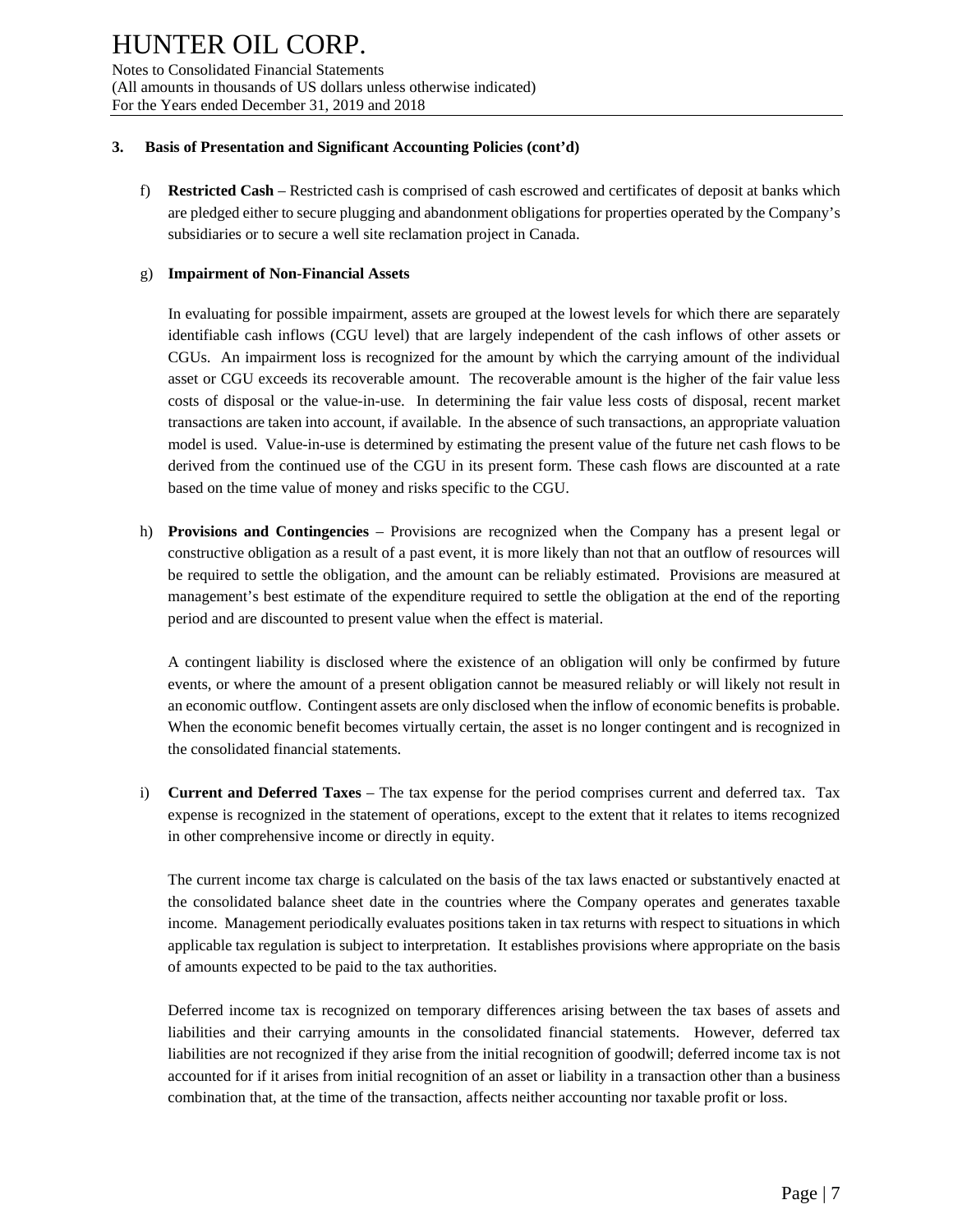Notes to Consolidated Financial Statements (All amounts in thousands of US dollars unless otherwise indicated) For the Years ended December 31, 2019 and 2018

#### **3. Basis of Presentation and Significant Accounting Policies (cont'd)**

#### j) **Current and Deferred Taxes (cont'd)**

Deferred income tax is determined using tax rates (and laws) that have been enacted or substantively enacted by the balance sheet date and are expected to apply when the related deferred income tax asset is realized, or the deferred income tax liability is settled.

Deferred income tax assets are recognized only to the extent that it is probable that future taxable profit will be available against which the temporary differences can be utilized. Deferred income tax is provided on temporary differences arising on investments in subsidiaries and associates, except for deferred income tax liability where the timing of the reversal of the temporary difference will not reverse in the foreseeable future.

Deferred income tax assets and liabilities are offset when there is a legally enforceable right to offset current tax assets against current tax liabilities and when the deferred income tax assets and liabilities relate to income taxes levied by the same taxing authority on either the same taxable entity or different taxable entities where there is an intention to settle the balances on a net basis.

k) **Stock-Based Compensation** – The Company has a stock-based compensation plan, under which the Company receives services from directors, employees, and consultants as consideration for stock instruments (options) of the Company. The fair value of the employee services received in exchange for the grant of options is recognized as an expense. The fair value of stock options is determined using the Black-Scholes option pricing model, taking into account the terms and conditions upon which the options were granted.

The total expense is recognized over the vesting period. At the end of each reporting period, the Company reassess its estimates of the number of options that are expected to vest. It recognizes the impact of the revision to the original estimate, if any, in profit or loss, with a corresponding adjustment to equity.

When options are exercised, the Company issues new common shares. The proceeds received for the shares on exercise of stock options, net of any directly attributable transaction costs, are credited to share capital.

l) **Financial Instruments** *-* Financial instruments are accounted for in accordance with IFRS 9, "Financial Instruments: Classification and Measurement". A financial instrument is any contract that gives rise to a financial asset of one entity and a financial liability or equity instrument of another entity.

#### *Financial assets*

On initial recognition, financial assets are recognized at fair value and are subsequently classified and measured at: (i) amortized cost; (ii) fair value through other comprehensive income ("FVOCI"); or (iii) fair value through profit or loss ("FVTPL"). The classification of financial assets is generally based on the business model in which a financial asset is managed and its contractual cash flow characteristics. A financial asset is measured at fair value net of transaction costs that are directly attributable to its acquisition except for financial assets at FVTPL where transaction costs are expensed. All financial assets not classified and measured at amortized cost or FVOCI are measured at FVTPL. On initial recognition of an equity instrument that is not held for trading, the Company may irrevocably elect to present subsequent changes in the investment's fair value in other comprehensive income.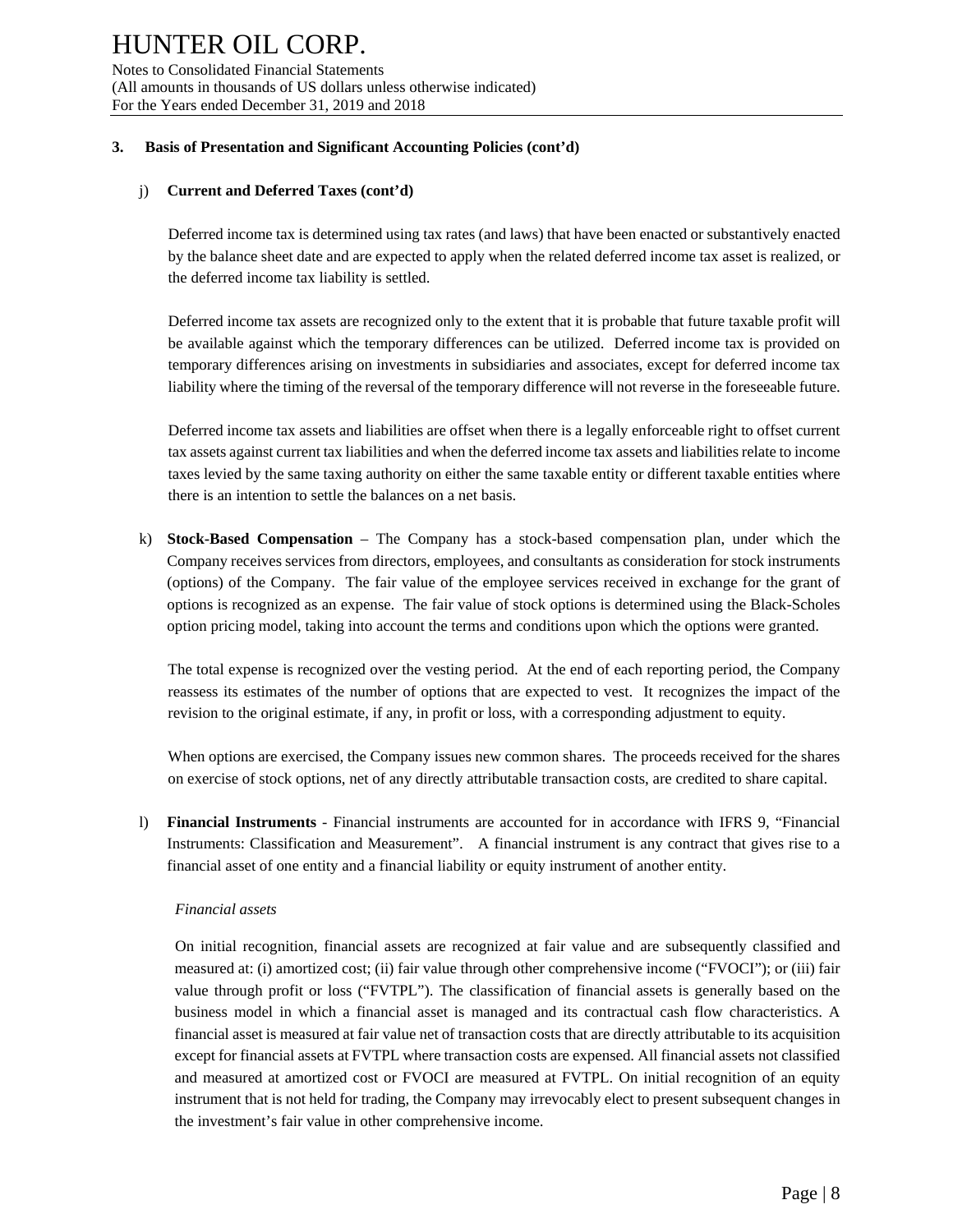Notes to Consolidated Financial Statements (All amounts in thousands of US dollars unless otherwise indicated) For the Years ended December 31, 2019 and 2018

#### **3. Basis of Presentation and Significant Accounting Policies (cont'd)**

#### l) **Financial Instruments (cont'd)**

The Company derecognizes financial assets only when the contractual rights to cash flows from the financial assets expire, or when it transfers the financial assets and substantially all of the associated risks and rewards of ownership to another entity.

The classification determines the method by which the financial assets are carried on the statement of financial position subsequent to inception and how changes in value are recorded. Cash and restricted cash are measured at FVTPL. Receivables are measured at amortized cost.

### *Impairment of financial assets*

IFRS 9 uses the expected credit loss ("ECL") model. The credit loss model groups receivables based on similar credit risk characteristics and days past due in order to estimate bad debts. The ECL model applies to the Company's receivables.

An 'expected credit loss' impairment model applies, which requires a loss allowance to be recognized based on expected credit losses. The estimated present value of future cash flows associated with the asset is determined and an impairment loss is recognized for the difference between this amount and the carrying amount as follows: the carrying amount of the asset is reduced to estimated present value of the future cash flows associated with the asset, discounted at the financial asset's original effective interest rate, either directly or through the use of an allowance account and the resulting loss is recognized in profit or loss for the period.

In a subsequent period, if the amount of the impairment loss related to financial assets measured at amortized cost decreases, the previously recognized impairment loss is reversed through profit or loss to the extent that the carrying amount of the investment at the date the impairment is reversed does not exceed what the amortized cost would have been had the impairment not been recognized.

#### *Financial liabilities*

Financial liabilities are designated as either: (i) fair value through profit or loss; or (ii) other financial liabilities. All financial liabilities are classified and subsequently measured at amortized cost except for financial liabilities at FVTPL. The classification determines the method by which the financial liabilities are carried on the statement of financial position subsequent to inception and how changes in value are recorded. Accounts payable are classified under other financial liabilities and carried on the statement of financial position at amortized cost.

The Company derecognizes a financial liability when its contractual obligations are discharged or cancelled, or expire. The Company also derecognizes a financial liability when the terms of the liability are modified such that the terms and / or cash flows of the modified instrument are substantially different, in which case a new financial liability based on the modified terms is recognized at fair value.

Gains and losses on derecognition are generally recognized in profit or loss.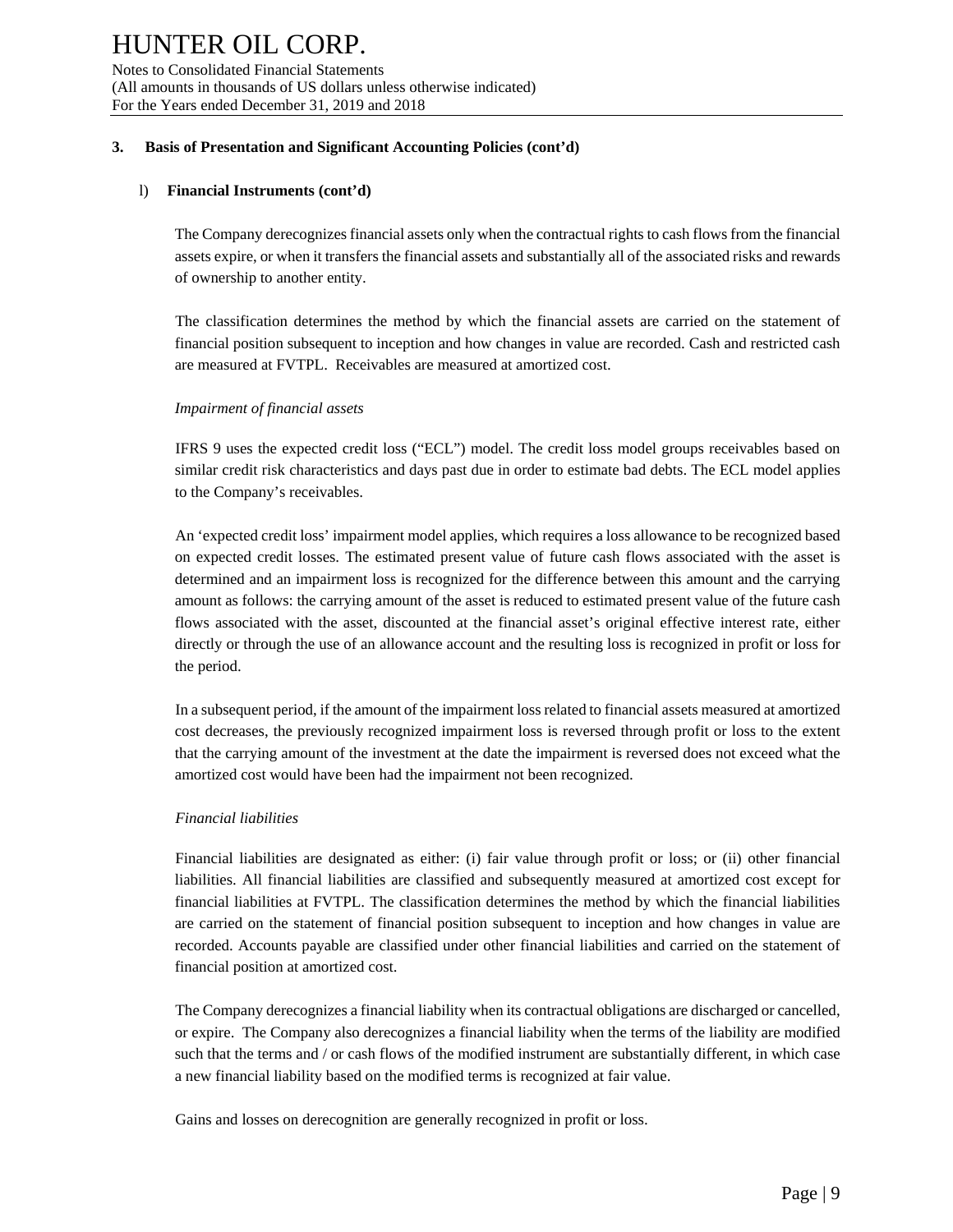#### **3. Basis of Presentation and Significant Accounting Policies (cont'd)**

- m) **Share Capital** Common shares are classified as equity. Incremental costs directly attributable to the issue of new common shares are shown in equity as a deduction, net of tax, from the proceeds.
- n) **Earnings Per Share** *–* Earnings per share is calculated by dividing net income (loss) for the period attributable to equity owners of the Company by the weighted average number of common shares outstanding during the period. Diluted per share information is calculated using the treasury method. The treasury method assumes the notional exercise of all in-the-money stock options, warrants and agency options and that all notional proceeds to the Company are used to repurchase the Company's common shares at the average market price during the period. No adjustment to diluted earnings per share is made if the result of this calculation is anti-dilutive.

### **4. Significant Judgements and Estimates**

Estimates and underlying assumptions are reviewed on an ongoing basis and involve significant estimation uncertainty which has significant risk of causing adjustments to the carrying amounts of assets and liabilities. Accounting estimates are reviewed on an annual basis for relevance and reliability. Any revisions to the accounting estimates are recognized prospectively in the current year and in any future years affected. Significant judgments, estimates and assumptions made by management in these consolidated financial statements are outlined as follows:

- a) **Deferred Income Tax Assets** Assessing the recoverability of deferred income tax assets requires significant estimates related to expectations of future taxable income based on forecasted cash flows from operations as well as interpretations and judgements on uncertain tax positions of applicable tax laws. Such judgements include determining the likelihood of tax positions being successfully challenged by tax authorities based on information from relevant tax interpretations and tax laws. To the extent such interpretations are challenged by the tax authorities or future cash flows and taxable income differ significantly from estimates, the ability to realize deferred tax assets recorded at the balance sheet date may be compromised. Judgements are made by management to determine the likelihood of whether deferred income tax assets at the end of the reporting period will be realized from future taxable earnings.
- b) **Financial Instruments** The estimated fair values of financial assets and liabilities, by their very nature, are subject to measurement uncertainty due to their exposure to credit, liquidity and market risks. Furthermore, the Company may use derivative instruments to manage oil and gas commodity prices. The fair value of these derivatives is determined using valuation models which require assumptions concerning the amount and timing of future cash flows and discount rates. Management's assumptions rely on external observable market data, including quoted commodity prices and volatility. The resulting fair value estimates may not be indicative of the amounts realized or settled in current market transactions and, as such, are subject to measurement uncertainty.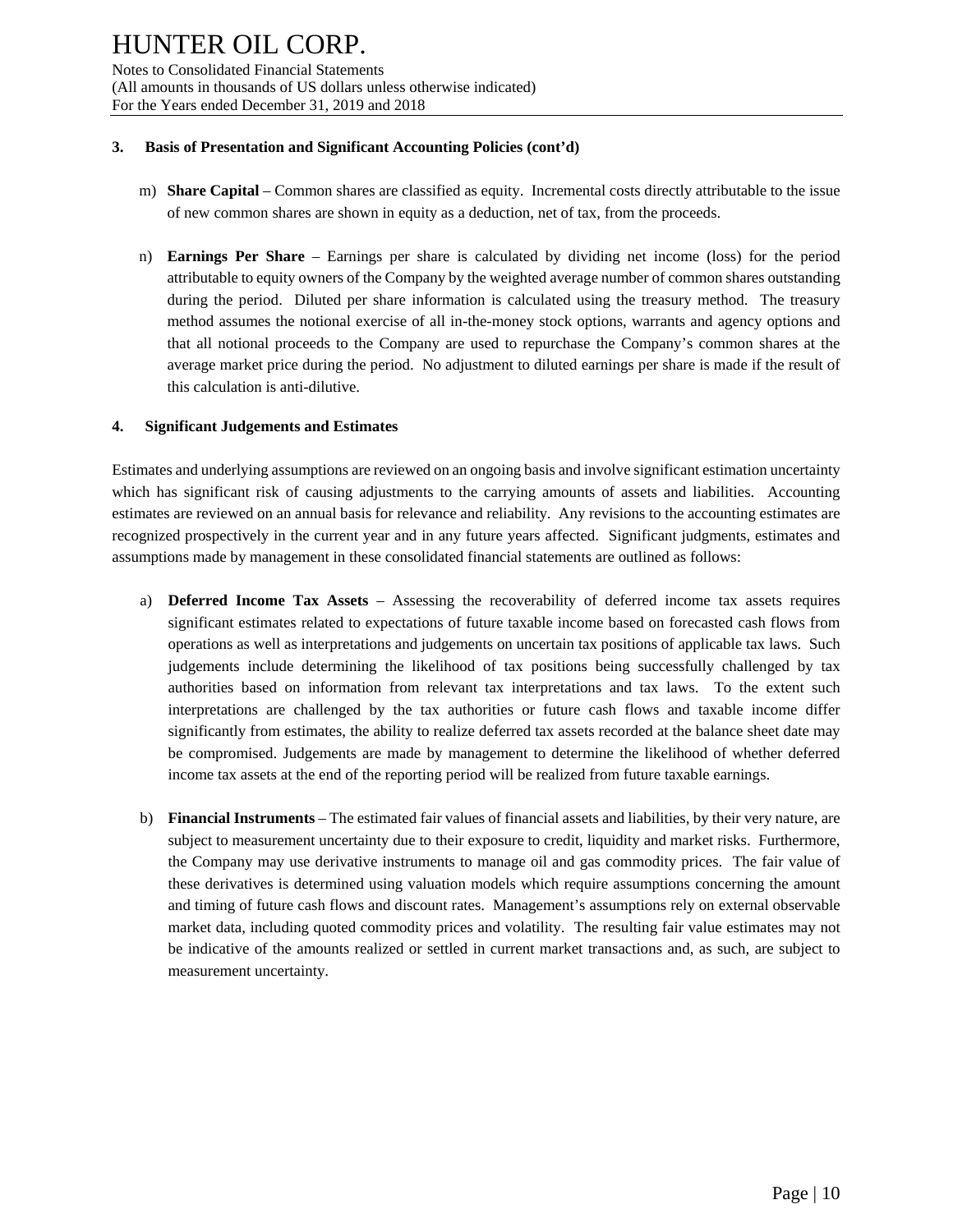#### **4. Significant Judgements and Estimates (cont'd)**

c) **Impairment of Assets** – The Company evaluates its assets for possible impairment at the CGU level. The determination of CGUs requires judgement in defining the smallest grouping of integrated assets that generate identifiable cash inflows that are largely independent of the cash inflows of other assets or groups of assets. As at December 31, 2019, the Company had no operating assets other than cash.

The application of the Company's accounting policy for exploration and evaluation assets requires management to make certain judgements as to future events and circumstances as to whether economic quantities of reserves will be found to assess if technical feasibility and commercial viability has been achieved.

### **5. Changes to Significant Accounting Policies**

The following new standards and amendments to standards and interpretations are effective for annual periods beginning after January 1, 2019 and have been applied in preparing these consolidated financial statements.

### *IFRS 16: Leases*

This is the first period for which the Company has applied IFRS 16. The Company has adopted *IFRS 16* on a modified retrospective approach. This new standard replaces *IAS 17 Leases* and the related interpretative guidance. *IFRS 16*  applies a control model to the identification of leases, distinguishing between a lease and a service contract on the basis of whether the customer controls the asset being leased. For those assets determined to meet the definition of a lease, *IFRS 16* introduces significant changes to the accounting by lessees, introducing a single, on-balance sheet accounting model that is similar to current finance lease accounting, with limited exceptions for short-term leases or leases of low value assets. Lessor accounting is not substantially changed.

As a result of the sale of the Company's discontinued operations in 2018, the Company has no outstanding lease arrangements other than month to month office leases. As a result, there have been no adjustments to these consolidated financial statements as a result of the transition to IFRS 16 as of January 1, 2019. Comparative figures for 2018 have not been restated as a result of applying the modified retrospective approach.

There are no other IFRS or IFRIC interpretations that are not yet effective that would be expected to have a material impact on the Company.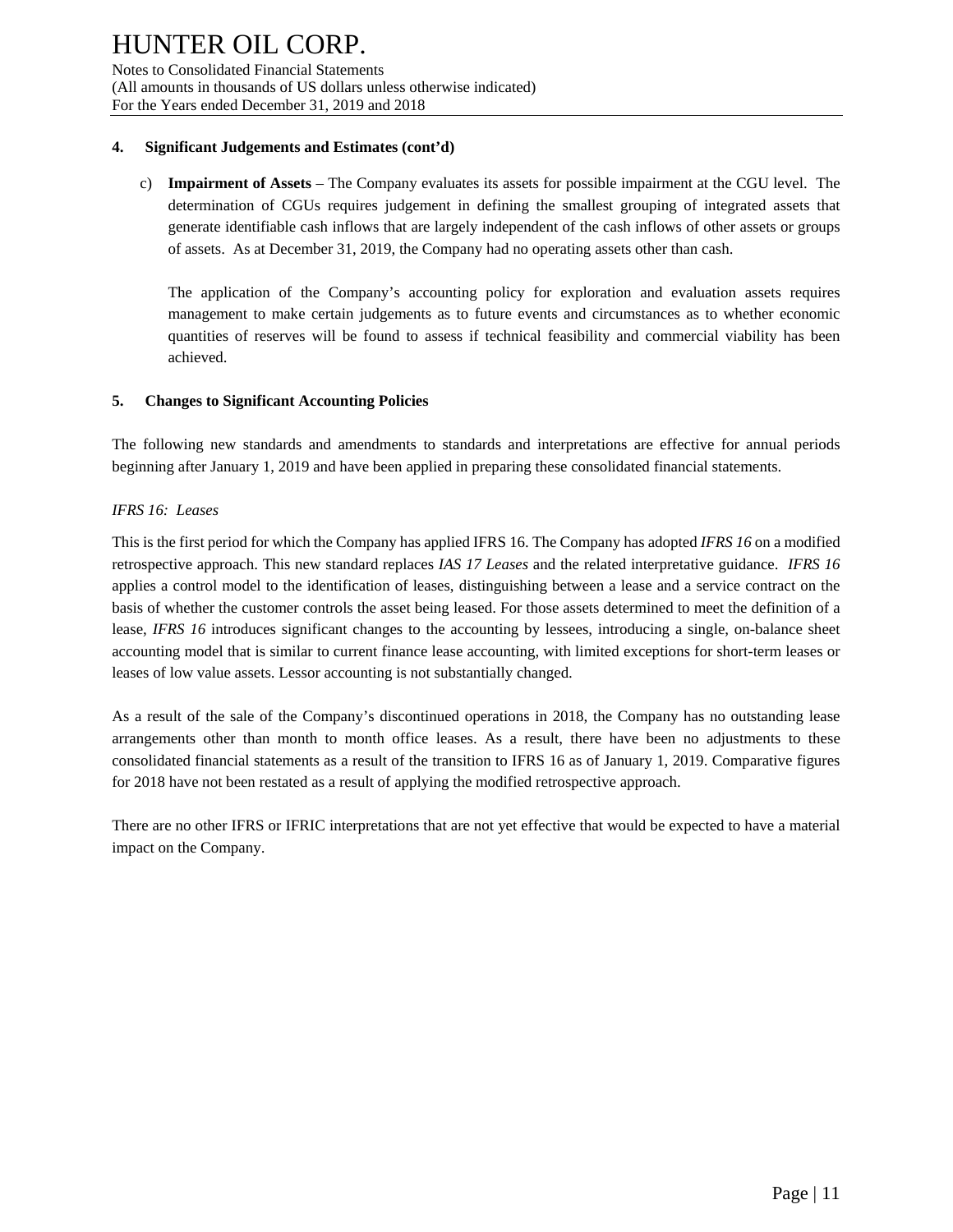### **6. Restricted Cash**

Restricted cash is comprised of escrowed amounts or certificates of deposit at banks which are pledged to secure plugging and abandonment obligations for properties operated by the Company's subsidiaries or to secure a well site reclamation project in Canada (Note 8).

The following table summarizes restricted cash balances:

|                                                              | December 31,<br>2019 |     | December 31,<br>2018 |
|--------------------------------------------------------------|----------------------|-----|----------------------|
| Bank deposits pledged to secure asset retirement obligations |                      | 25. |                      |

### **7. Other Long-Term Assets**

During the year-ended December 31, 2018, the Company acquired for cash several internet domains for which the Company is seeking potential new business ventures. The assets represent intangible assets with an indefinite life and have not been amortized and management has determined these assets are not impaired as at December 31, 2019.

### **8. Accrued Liabilities**

The Company has an obligation to complete a well site reclamation for a historical lease arrangement in Alberta, Canada. The Company continues reclamation evaluation activities with its environmental consultants. As at December 31, 2019 the Company currently had \$0.05 million accrued for potential final reclamation costs and certifications (2018 - \$0.06 million). Upon final regulatory approval, the restricted cash (See Note 6) shall be returned to the Company.

#### **9. Income Taxes**

|                                                                 | December 31,<br>2019 |    | December 31,<br>2018 |
|-----------------------------------------------------------------|----------------------|----|----------------------|
| Statutory tax rate                                              | 27.00%               |    | 27.00%               |
| Loss before income taxes                                        | \$<br>614            | S  | 5,716                |
| Expected income tax benefit                                     | (165)                |    | (1,544)              |
| Adjustments to reconcile expected income tax benefit to actual: |                      |    |                      |
| Unrecognized benefit of losses                                  | 173                  |    | 2,342                |
| Stock-based compensation                                        |                      |    | 98                   |
| Differences between statutory and expected tax rate             | (8)                  |    | (896)                |
| Actual income tax benefit                                       |                      | \$ |                      |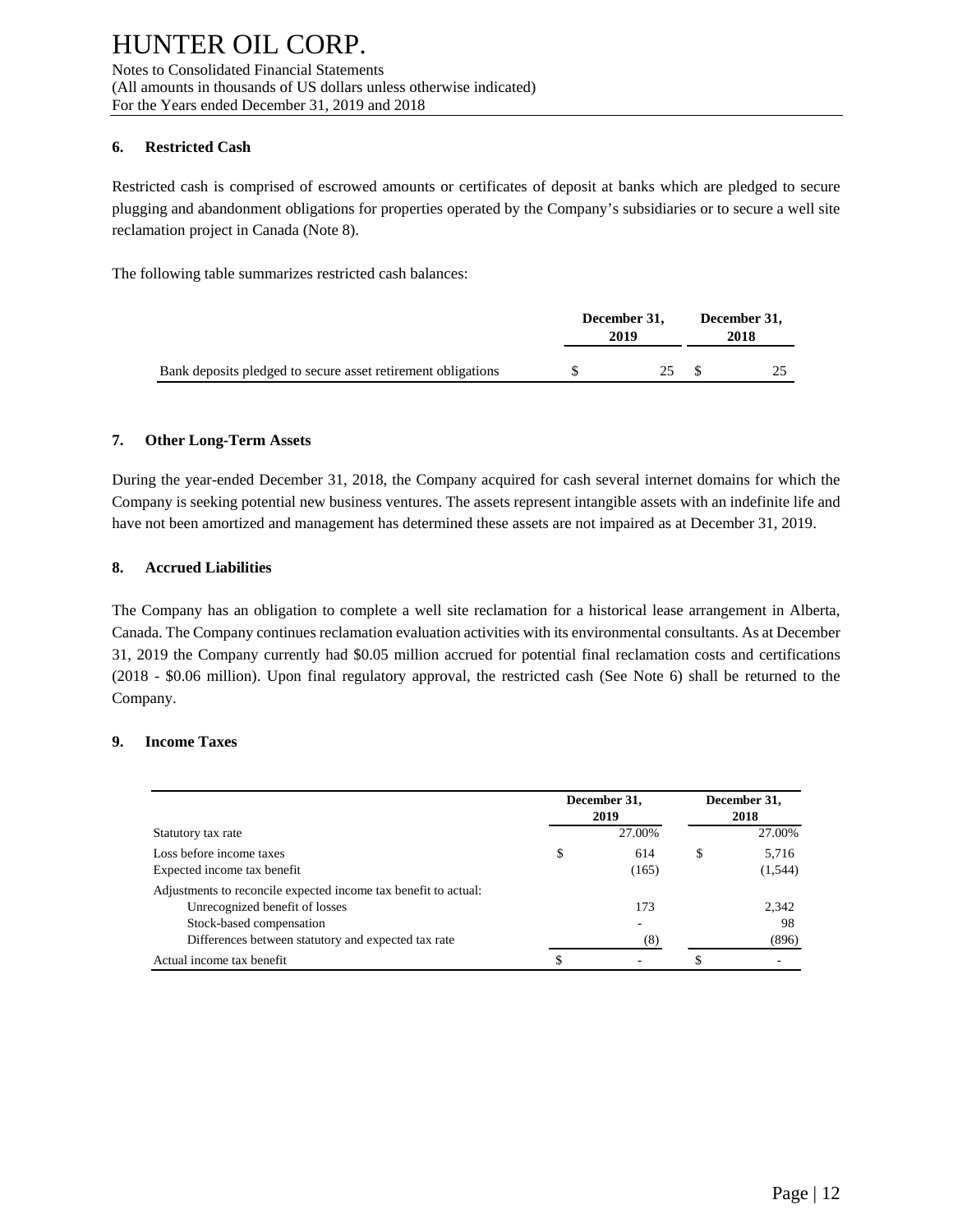#### **9. Income Taxes (cont'd)**

The Company did not recognize deferred tax assets with respect to the following temporary differences and tax losses as it is not probable that there would be sufficient future taxable profits for their utilization, since there is no assurance that a benefit will be realized.

|                           | December 31, | December 31,<br>2018 |  |           |
|---------------------------|--------------|----------------------|--|-----------|
| Tax loss carryforwards    |              | 36,287               |  | 36,119    |
| Tax assets not recognized |              | (36, 287)            |  | (36, 119) |
|                           |              |                      |  |           |

The Company has net operating loss carryforwards available of approximately \$22.3 million in Canada and \$82.2 million subject to United States tax laws. Approximately \$6.1 million is subject to applicable Section 382 limitations, in the United States while the remaining US losses may be carried forward indefinitely. In addition, the Company has capital loss carryforwards available of approximately \$6.1 million in Canada.

#### **10. Share Capital**

**Authorized Shares –** The Company is authorized to issue an unlimited number of common shares of no par value and up to 25 million preferred shares of no par value.

**Issued and Outstanding –** As at December 31, 2019 the Company had 13,260,871 common shares outstanding (2018  $-13,260,871$ .

**Capital Distribution -** During the year ended December 31, 2018, the Company declared and paid a capital distribution of \$16.58 million at a price of \$1.25 per share. As of December 31, 2019 and 2018, \$0.03 million of payments remained outstanding due to uncashed or undeliverable payments. These amounts have been included in accrued liabilities as at December 31, 2019.

#### **11. Stock Options**

The Company has a stock option plan under which up to 10% of the number of outstanding common shares may be reserved for issuance as of any particular stock option grant date.

The Company records stock-based compensation expense in the consolidated financial statements for stock options granted using the fair value method. The fair value of each option granted is estimated on the date of grant using the Black-Scholes option-pricing model. Depending on the terms of vesting for each option, compensation expense is recognized over the vesting period, which ranges from vesting on the day of the grant to vesting after one year. During the year ended 2018 the Company granted 1,250,000 stock options to key personnel and consultants for services provided to the Company. The Company recognized approximately \$0.7 million in stock-based compensation expense on the options that vested during the year ended December 31, 2018. The compensation expense was based on the estimated fair value of the options on the grant date in accordance with the fair value method of accounting for stockbased compensation.

There were no stock options granted or outstanding for the year ended December 31, 2019.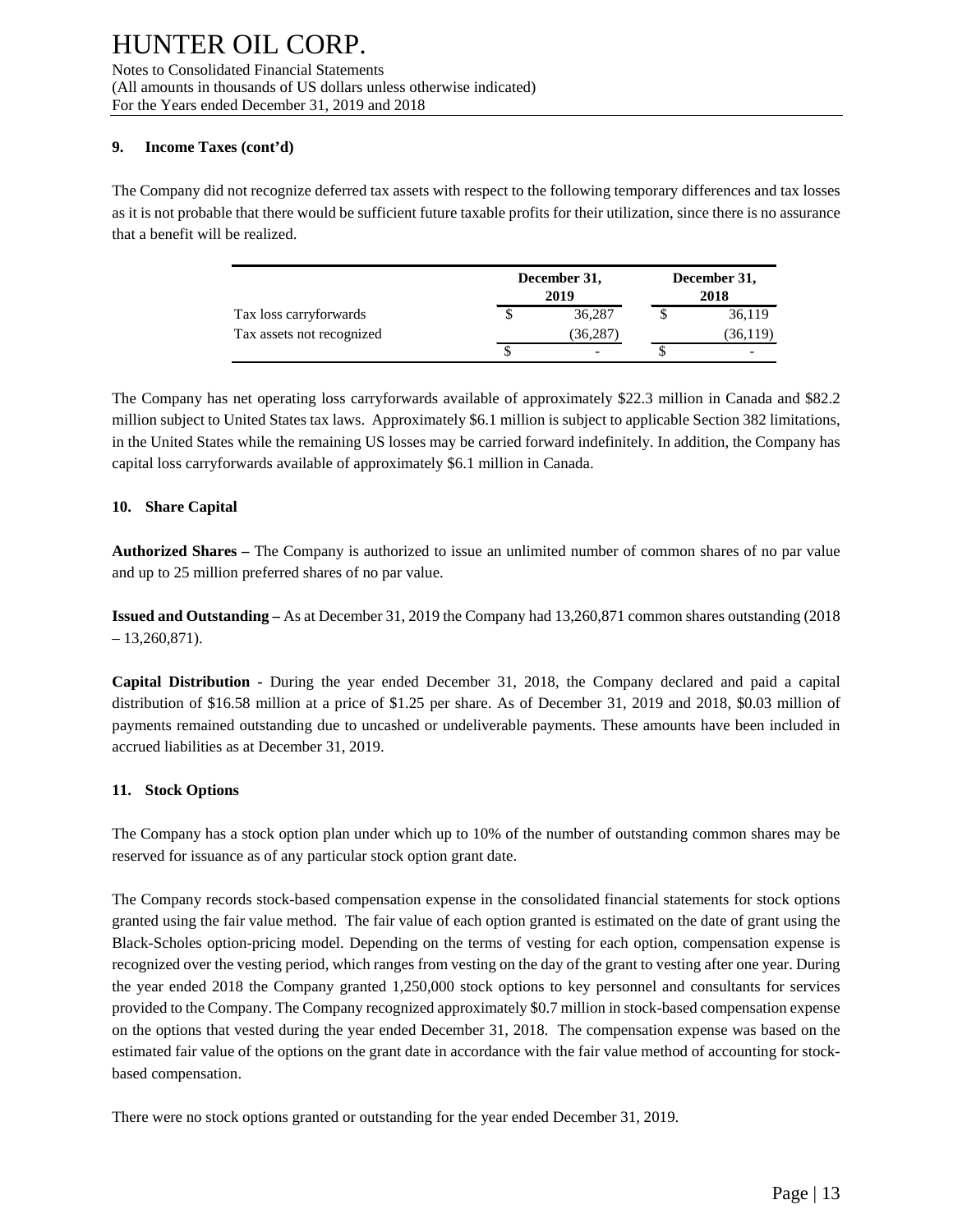#### **11. Stock Options (cont'd)**

The estimated fair value of share options issued and outstanding as at December 31, 2018 was determined using the Black Scholes option-pricing model with the following weighted average assumptions:

| 2.27%<br>5 years |
|------------------|
|                  |
|                  |
| 178%             |
| nil              |
| nil              |
|                  |

The Company's option activity during year ended December 31, 2019 and 2018 was as follows (number of options in thousands):

|                                | Number of      | Weighted-Average            |
|--------------------------------|----------------|-----------------------------|
|                                | <b>Options</b> | <b>Exercise Price (C\$)</b> |
| Oustanding, January 1, 2018    |                |                             |
| Granted                        | 1.250          | \$<br>0.80                  |
| Exercised                      | (190)          | 0.80                        |
| Cancelled                      | (1,060)        | 0.80                        |
| Outstanding, December 31, 2018 |                |                             |
| Oustanding, January 1, 2019    |                |                             |
| Granted/exercised/cancelled    |                |                             |
| Outstanding, December 31, 2019 |                |                             |
|                                |                |                             |

As at December 31, 2019 the Company has no stock options outstanding.

#### **12. Related Party Transactions**

Key management personnel are those persons having authority and responsibility for planning, directing and controlling the activities of the Company. The following table summarizes compensation paid or payable to officers and directors of the Company, including the Board of Directors, the Chief Executive Officer, and the Chief Financial Officer:

#### *Related Party Transactions Continuing Operations*

|                                      | Year Ended |      |   |      |  |  |  |
|--------------------------------------|------------|------|---|------|--|--|--|
|                                      |            | 2019 |   | 2018 |  |  |  |
| Salaries, bonuses, benefits and fees | S          | 72   | S | 80   |  |  |  |
| Stock-based compensation             |            |      |   | 53   |  |  |  |
| Management fees                      |            | 306  |   | 257  |  |  |  |
| Total compensation                   |            | 378  |   | 390  |  |  |  |

#### *Related Party Transactions Discontinued Operations*

|                                      |      | Year Ended |      |  |  |
|--------------------------------------|------|------------|------|--|--|
|                                      | 2019 |            | 2018 |  |  |
| Salaries, bonuses, benefits and fees |      |            | 581  |  |  |
| Change of control payment            |      |            | 750  |  |  |
| Payment for cancelled stock options  |      |            | 397  |  |  |
| Total compensation                   |      |            | .728 |  |  |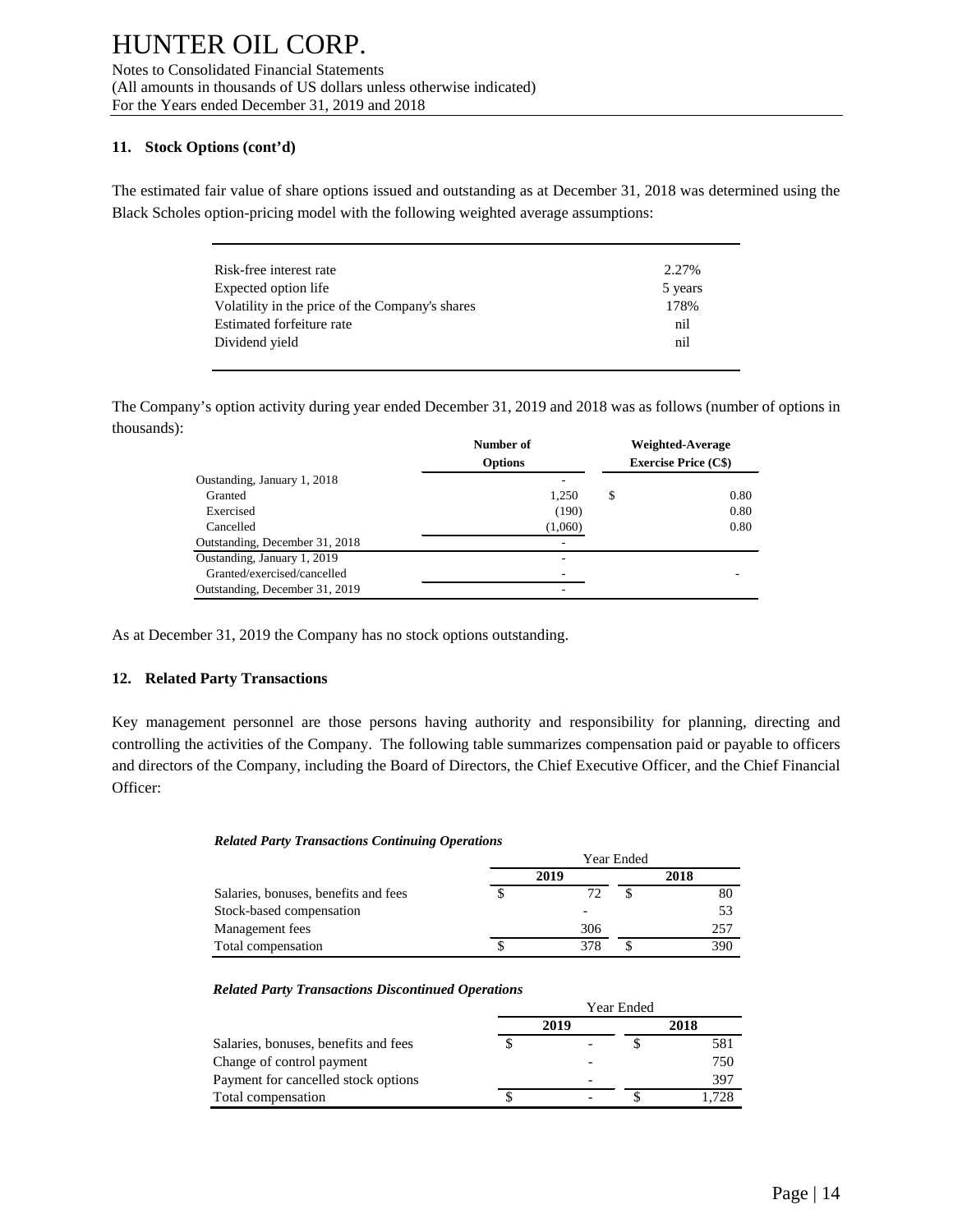Notes to Consolidated Financial Statements (All amounts in thousands of US dollars unless otherwise indicated) For the Years ended December 31, 2019 and 2018

### **12. Related Party Transactions (cont'd)**

Amounts due to related parties included in accounts payable at December 31, 2019 - \$Nil (2018 - \$0.02 million).

During the year ended December 31, 2019, the Company incurred expenses from transactions with the two related parties identified below.

The Company is party to a management services agreement with Century Capital Management Ltd., a company controlled by the Company's Executive Chairman. Pursuant to this management services agreement, the Company incurred approximately \$0.24 million and \$0.24 million in management fees and office expenses during the years ended December 31, 2019 and 2018, respectively. Additionally, in 2018 the Company incurred \$0.25 million as a change of control payment to Century Capital Management Ltd, in connection with the sale of assets of the Company. The Company currently operates under a monthly agreement for \$0.02 million per month.

The Company incurred management consulting fees paid to a company controlled by the CFO of approximately \$0.07 million during the year ended December 31, 2019 (2018 - \$0.02 million).

### **13. Discontinued Operations**

On August 31, 2018, the Company closed a Purchase and Sale Agreement with Pacific Energy Development Corp. (the "Purchaser") in which certain subsidiaries of the Company sold (the "Transaction") substantially all of the Company's oil and gas operations and related assets (the "Assets") located in the Permian Basin, eastern New Mexico, for an aggregate final purchase price of \$21.5 million. The Purchaser also agreed to assume all retirement obligations associated with the Assets. As at December 31, 2019, all proceeds had been received by the Company.

The gain/loss on discontinued operations consists of the following:

|                                                     | Year Ended |                   |  |
|-----------------------------------------------------|------------|-------------------|--|
|                                                     |            | December 31, 2018 |  |
| Proceeds on sale                                    | S          | 21,547            |  |
| Net book value of assets sold & liabilities assumed |            | 33,930            |  |
| Provisions for asset retirement obligation          |            | (12,309)          |  |
| Net asset value                                     |            | 21,621            |  |
| Loss on sale of assets                              |            | 74)               |  |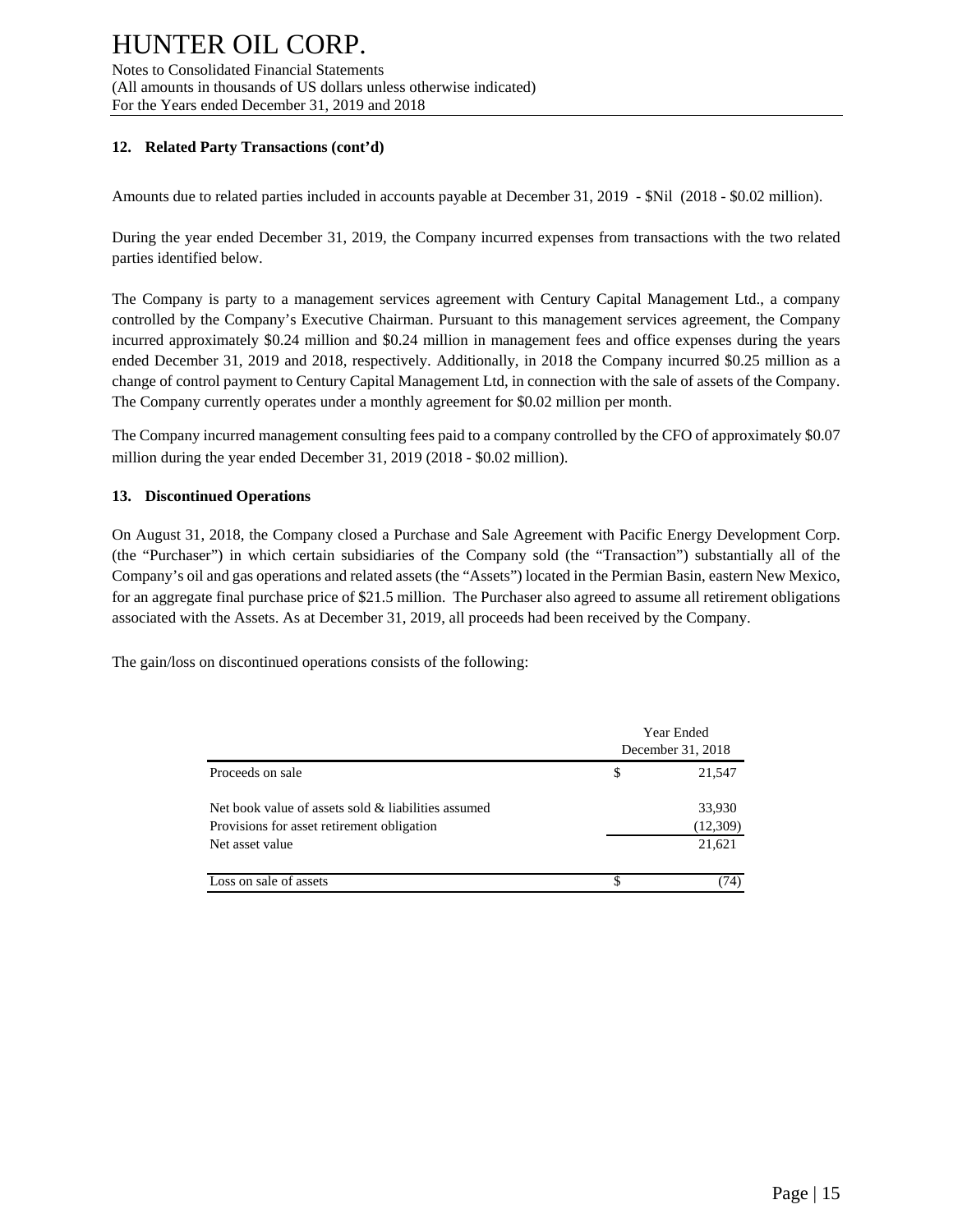Notes to Consolidated Financial Statements (All amounts in thousands of US dollars unless otherwise indicated) For the Years ended December 31, 2019 and 2018

### **13. Discontinued Operations (cont'd)**

The results of discontinued operations are as follows:

|                                              | Year Ended<br>December 31, |      |                          |          |
|----------------------------------------------|----------------------------|------|--------------------------|----------|
|                                              |                            |      |                          |          |
|                                              |                            | 2019 |                          | 2018     |
| <b>Revenues</b>                              |                            |      |                          |          |
|                                              | \$                         |      | \$                       |          |
| Oil and gas sales                            |                            |      |                          | 1,348    |
| Less: Royalties                              |                            |      |                          | (302)    |
| Revenues, net of royalties                   |                            |      |                          | 1,046    |
| <b>Expenses</b>                              |                            |      |                          |          |
| Operating and production costs               |                            |      |                          | 639      |
| Workover expenses                            |                            |      |                          | 225      |
| General and administrative                   |                            | 70   |                          | 2,484    |
| Depreciation and depletion                   |                            |      |                          | 415      |
| Accretion                                    |                            |      |                          | 277      |
| Other, net                                   |                            |      |                          | 50       |
| Stock-based compensation                     |                            |      |                          | 532      |
| Impairment loss                              |                            |      |                          | 1,011    |
| <b>Total expenses</b>                        |                            | 70   |                          | 5,633    |
| <b>Net loss from Discontinued Operations</b> | S                          | (70) | \$                       | (4,587)  |
| <b>Loss from Discontinued Operations:</b>    |                            |      |                          |          |
| Results from discontinued operations         | \$                         | (70) | \$                       | (4,587)  |
| Loss on disposal of assets                   |                            |      |                          | (74)     |
| <b>Loss from discontinued operations</b>     | \$                         | (70) | $\overline{\mathcal{S}}$ | (4, 661) |

#### **14. Fair Value Measurements**

Fair value estimates are made at a specific point in time, using available information about the financial instrument. These estimates are subjective in nature and often cannot be determined with precision. The Company classifies fair value measurements using a fair value hierarchy that reflects the significance of the inputs used in making the measurements. The fair value hierarchy has the following levels:

- Level 1 Values are based on unadjusted quoted prices available in active markets for identical assets or liabilities as of the reporting date.
- Level 2 Values are based on inputs, including quoted forward prices for commodities, time value and volatility factors, which can be substantially observed or corroborated in the marketplace. Prices in level 2 are either directly or indirectly observable as of the reporting date.
- Level 3 Values are based on prices or valuation techniques that are not based on observable market data.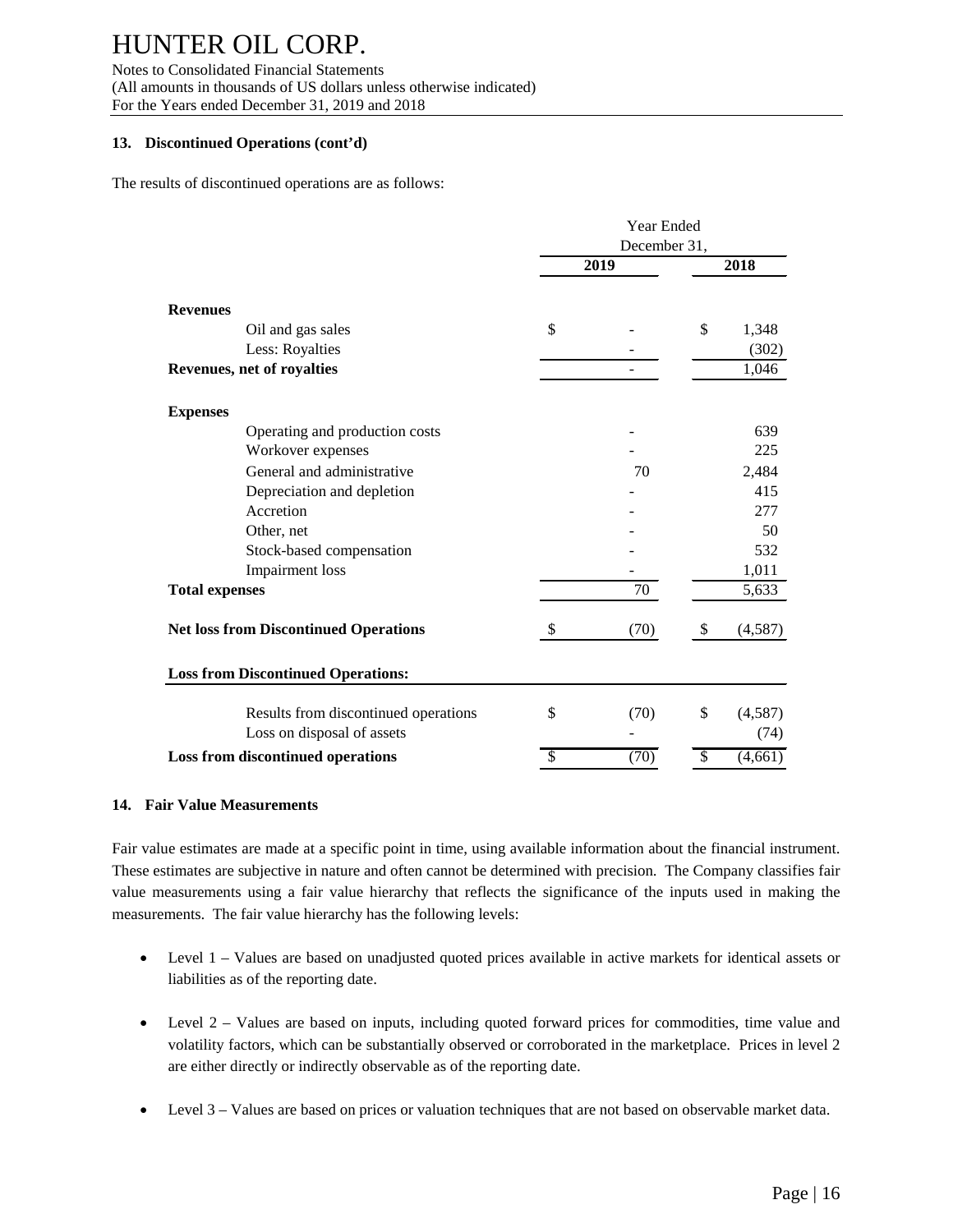### **14. Fair Value Measurements (cont'd)**

The Company has determined that the carrying value of its short-term financial assets and liabilities (cash and cash equivalents, restricted cash, receivables, accounts payable and accrued liabilities) approximates fair value at the consolidated balance sheet dates due to the short-term maturity of these instruments.

### **15. Risk management**

The resource industry is highly competitive and, in addition, exposes the Company to a number of risks. Resource exploration and development involves a high degree of risk, which even a combination of experience, knowledge and careful evaluation may not be able to overcome. It is also highly capital intensive and the ability to complete a development project may be dependent on the Company's ability to raise additional capital. In certain cases, this may be achieved only through joint ventures or other relationships, which would reduce the Company's ownership interest in the project. There is no assurance that development operations will prove successful.

**Risks Associated with Financial Assets and Liabilities** – The Company is exposed to financial risks arising from its financial assets and liabilities. Financial risks include market risks (such as commodity prices, foreign exchange and interest rates), credit risk and liquidity risk. The future cash flows of financial assets or liabilities may fluctuate due to movements in market prices and the exposure to credit and liquidity risks. Disclosures relating to exposure risk are provided in detail as follows:

**Credit Risk -** Credit risk is the risk of an unexpected loss if a customer or counterparty to a financial instrument fails to meet its contractual obligations. The Company's financial instruments exposed to concentrations of credit risk are primarily cash and cash equivalents, including restricted cash, and accounts receivable. The Company has little exposure to credit risk as all of its deposits and related receivable are with major financial institutions or government related receivables.

**Liquidity Risk** - Liquidity risk is the risk that the Company will not be able to meet its financial obligations as they fall due. The Company's approach to managing liquidity risk is to ensure, as far as possible, that it will always have sufficient liquidity to meet liabilities when due. At December 31, 2019, the Company had cash of \$1.1 million, excluding restricted cash of \$0.03 million. The Company is dependent on raising funds by borrowings, equity issues, or asset sales to finance its ongoing operations, capital expenditures and acquisitions. The contractual maturity of the majority of accounts payable is within three months or less. The Company has historically financed its expenditures and working capital requirements through the sale of common stock or, on occasion, through the issuance of shortterm debt.

**Foreign Exchange Risk -** Substantially all of the Company's assets and expenditures are either denominated in or made with US dollars. As a result, the Company has very limited exposure to foreign exchange risk in relation to existing commitments or assets denominated in a foreign currency. The Company has chosen not to enter into any foreign exchange contracts since its Canadian dollar working capital balances are not significant to the consolidated entity.

**Commodity Price Risk -** The Company is no longer exposed to commodity price risk following the sale of its discontinued operations. The Company had no derivative contracts in place at December 31, 2019.